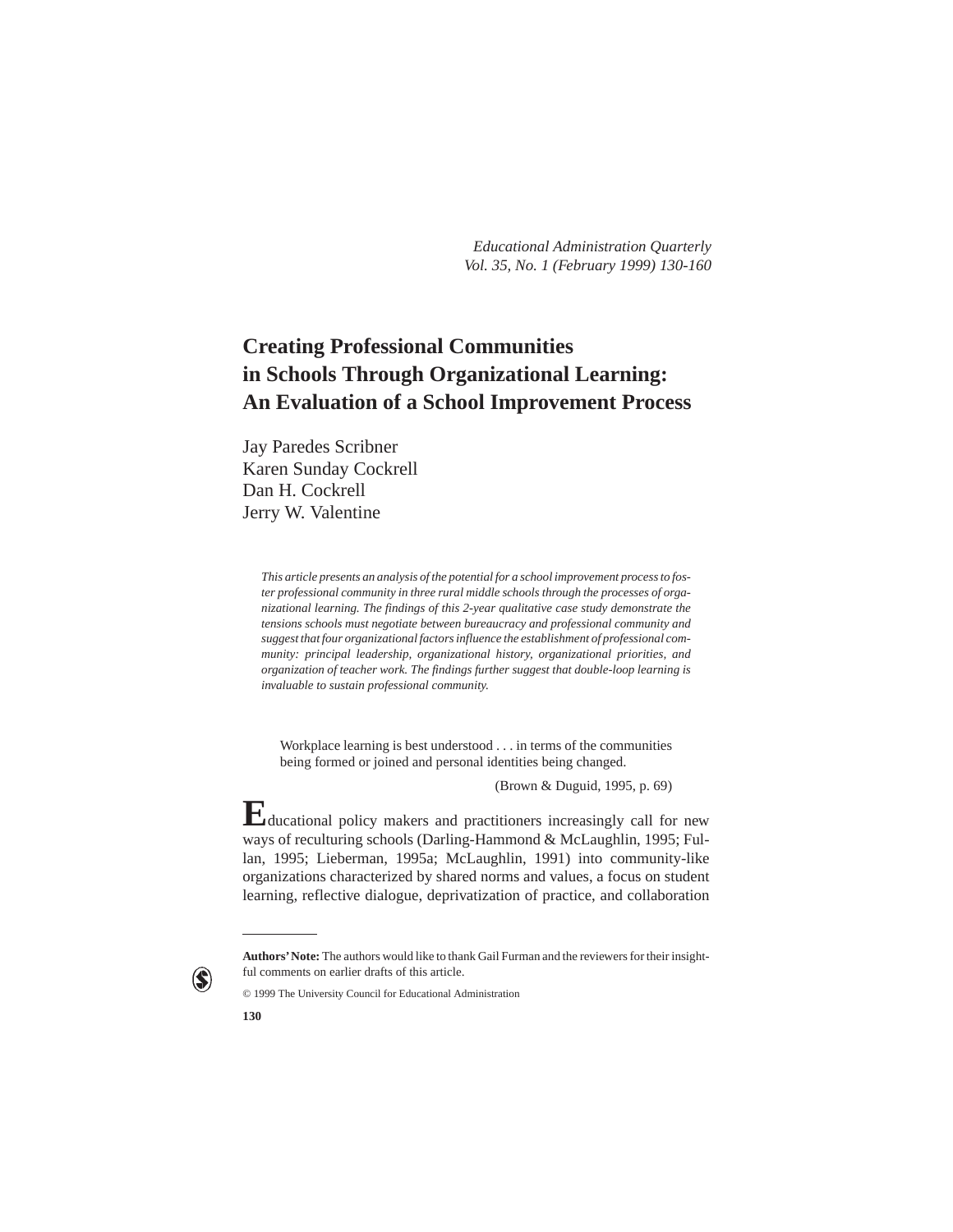(Louis, Kruse, & Marks, 1996). However, transforming typically intransigent school cultures into communities where learning is continuous, reflective, and focused on improving student outcomes will require change beyond first-order restructuring (Cuban, 1983). Such transformations will necessitate identifying structural and institutional arrangements requisite to promoting ongoing teacher learning (Darling-Hammond & McLaughlin, 1995) and introducing processes that change existing professional values and norms in ways that support development of schoolwide professional communities (Fullan, 1995). These transformative actions require schools to examine basic premises that guide organizational behavior and to continuously increase the existing organizational knowledge base (Argyris & Schön, 1978).

The concept of organizational learning as discussed in recent literature (Argyris & Schön, 1978; Cuban, 1983; Garvin, 1993; Hedberg, 1981; Huber, 1991; Levitt & March, 1988; Rait, 1995) offers processes with the potential to achieve this type of reculturing toward professional community. Through these organizational learning processes, schools (a) routinely examine and question values that guide organizational actions (Rait, 1995); (b) generate new insights and knowledge (Hedberg, 1981; Huber, 1991); (c) improve organizational memory through interpreting and sharing information (Argyris & Schön, 1978); and (d) build capacity for effective use and dissemination of knowledge (Argyris & Schön, 1978).

This article investigates a recently developed school improvement process that incorporates the principles of organizational learning to determine its viability as a mechanism for developing professional community. Two research questions guide this investigation:

- 1. How does this school improvement process foster the development of professional communities?
- 2. What organizational factors support and/or impede the development of professional communities?

# **THE SCHOOL IMPROVEMENT PROCESS**

In 1997, Keefe and Howard developed the School Improvement Process a process that attempts to develop organizations predicated on a set of shared values and norms, personal mastery, critical reflection, and collaboration. To date, no empirical studies have been undertaken that address the process's potential in K through 12 schools. At the heart of this process is a leadership team made up of several school faculty who guide the entire faculty in the development and implementation of a comprehensive school improvement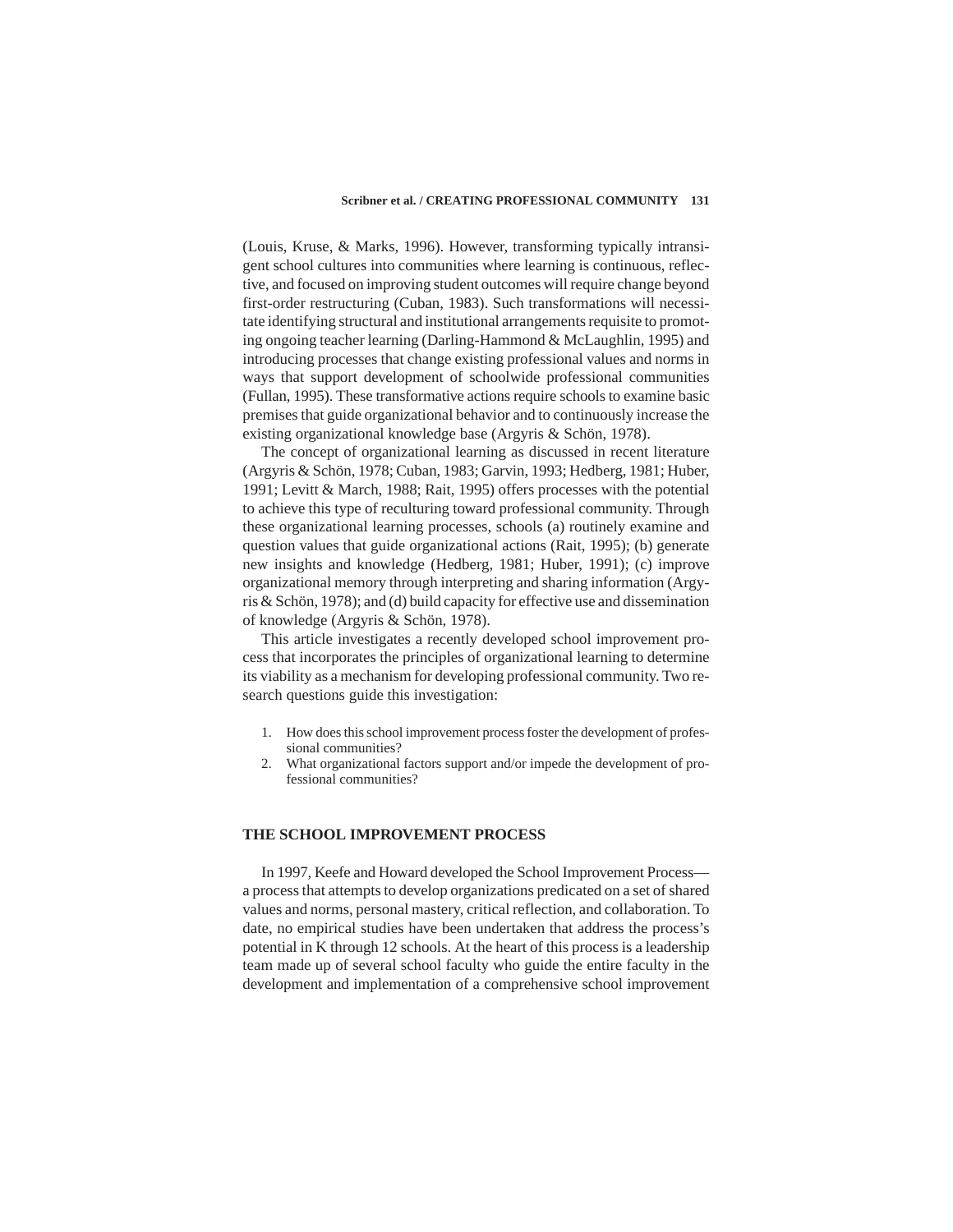plan. This plan involves three basic steps. First, the plan is based on school mission and vision statements that explicitly focus on students and student learning. These mission and vision statements are developed with the entire faculty but are guided by the leadership team. Second, faculty identify school goals that operationalize the school mission and vision, and develop objectives needed to achieve school goals. Finally, the plan requires that the leadership team lead the faculty in identifying component areas of the school system that must be addressed to achieve the goals and objectives. These component areas include (a) curricula and instructional programs; (b) instructional strategies; (c) structure and organization; (d) leadership, management, and budgeting; (e) staffing and staff development; (f) communication and political structures; (g) school resources, physical plant, and equipment; and (h) an evaluation plan (Keefe & Howard, 1997). As part of this final step, faculty form component teams responsible for addressing the specific needs of component areas vis-à-vis the school improvement plan.

Using the school improvement plan as a framework, the leadership team then directs the implementation of a strategic action plan (Keefe & Howard, 1997, p. 20). This more detailed plan supports synchronous attention of component teams to all eight system component areas as the school works to achieve its goals. For example, component teams identify school tasks needed to achieve goals and objectives that fall within the purview of their component areas. Tasks identified by each of the component teams are then funneled back through the leadership team, which integrates the tasks into a strategic plan. This organic process creates an ongoing feedback loop between component teams and the leadership team through which formative and summative assessments of school improvement efforts can continuously inform the change process and strategies.

The focus of this study was a modified School Improvement Process (Valentine, 1997) used by a university school improvement center to lead change efforts in 27 schools. Although it follows the basic process described above, the modified School Improvement Process (SIP) differs from Keefe and Howard's process in several important ways. First, SIP requires an explicit commitment to the process by school faculty and school and district administrations. That is, each school's entire faculty was asked to demonstrate a willingness to engage in the process through a faculty vote, and the district's commitment is manifested in the allocation of \$3,000 per year to participate in the university-guided school improvement process. Second, as part of SIP, leadership teams from each school attend about 10 conferences over 2 years where university staff discuss with team members the latest research on such topics as (a) school improvement and change processes, (b) student learning processes and instructional strategies, (c) team and faculty self-assessment,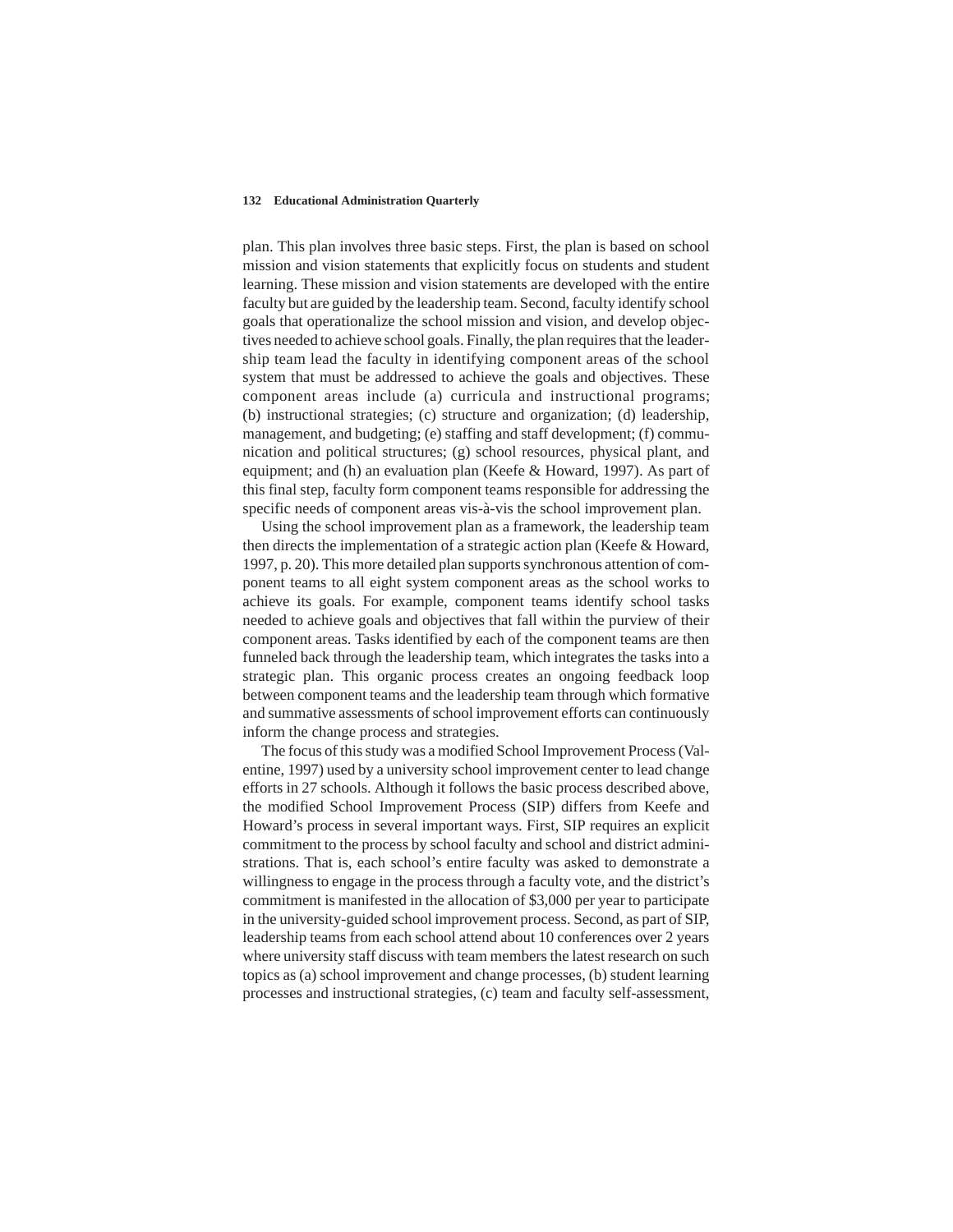and (d) team building and collaborative processes (Valentine, 1997). Knowledge acquired at these conferences is then used by leadership teams as they develop and implement school improvement and strategic action plans with their respective faculties. Communication between leadership teams and school faculties typically occurs via staff meetings, faculty work sessions, memos, and grade-level team meetings. However, each leadership team determined which modes of communication were most appropriate for the school setting.

Third, unlike the Keefe and Howard process, SIP requires leadership team members to take on specific roles. Specifically, one member serves as *culture crier*, responsible for monitoring the emerging culture of the group and school; a second member serves as the *learning liaison*, responsible for charting shifts in group learning processes; a third member serves as the *chronicler*, a group historian responsible for plotting changes in the group's work; and a fourth member serves as *data collector*, responsible for disseminating and collecting minutes and surveys. Fourth, in SIP, the focus of component teams is not predetermined. Instead, through a process of critical reflection among leadership team members at SIP conferences and then with their faculties, component team foci are determined by each schoolwide faculty. Finally, although university staff from a center for school improvement guide schools in implementing SIP, the pace of implementation is determined by each school faculty according to their school's unique circumstances, needs, and demands. As a result, the degree of SIP implementation during the university-led school improvement effort varied widely across schools, as will be seen in this multiple case study.

# **ANALYTIC FRAMEWORK**

Based on the assumption that major changes at the organizational level are needed to develop professional community, our conceptual lens has dual grounding in organizational learning and professional community literature. To demonstrate the potential for creating professional communities through synergistic and simultaneous structural and cultural change, we briefly examine literature on organizational learning, school as community, and professional community.

### **Organizational Learning**

Although organizational improvement has become a common endeavor, many organizations rely solely on structural change and thus seldom realize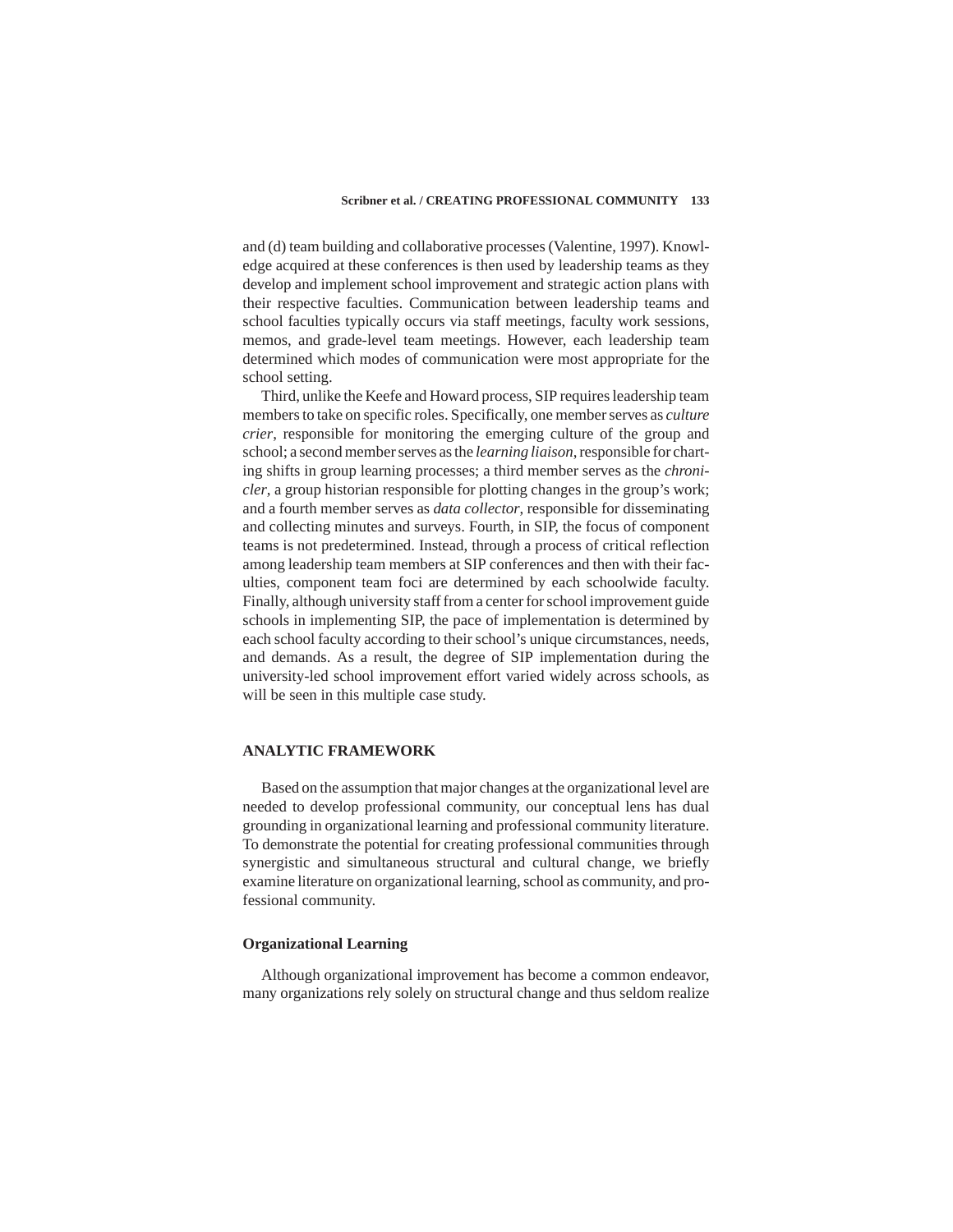success in their efforts to improve (Cuban, 1983; Garvin, 1993). The majority "simply repeat old practices" while change remains cosmetic, and improvements are either fortuitous or short-lived (Garvin, 1993, p. 78). Organizational learning, on the other hand, has been posited as a process that can lead to second-order change, that is, change that is the result of the critical evaluation of underlying values and assumptions that guide behavior (Rait, 1995). Organizational theorists define organizational learning in various ways. Rait (1995) summarizes four definitions as (a) detecting and correcting errors (Argyris & Schön, 1978), (b) generating new insights and knowledge (Hedberg, 1981), (c) using feedback from organizationally specific historical events in future decision making (Levitt & March, 1988), and (d) changing behavior through the process of information gathering and sense making (Huber, 1991).

Argyris and Schön (1978) refer to two levels of organizational learning: single- and double-loop learning. Like Cuban (1983) and Garvin (1993), they argue that many organizations engage in single-loop learning behaviors. Structural in nature, these responses to organizational needs or environmental pressures consist of actions embedded within existing ways of knowing (Garvin, 1993; Huber, 1991). Limited by existing norms, those actions ironically tend to perpetuate ineffective assumptions and practices (Argyris & Schön, 1978).

More applicable to this study, double-loop learning requires complex organizations, such as schools, to continuously question the basic premises governing behavior to ensure against systematic error (Argyris & Schön, 1978). Garvin (1993) highlights "a commitment to learning" (p. 78) as the key to organizational improvement. Organizations seeking change may adapt more effectively using double-loop learning by examining values that guide the actions they undertake (Rait, 1995). Informed by experience and relevant literature, these organizations question underlying assumptions that guide practice so that chosen solutions address the core problem and not merely symptoms. Organizations using double-loop processes often merge new learning with existing organizational knowledge or replace that prior knowledge entirely. In doing so, they create new organizational knowledge and new norms that guide future actions and create new cultures (Rait, 1995). Organizations that experience double-loop learning search for ways to increase their cognitive, behavioral, and performance effectiveness through multiple strategies (Garvin, 1993). These strategies involve acquiring knowledge and building capacity for effective knowledge use and dissemination. Concomitantly, these organizations attend to sharing and interpreting information as well as maintaining or increasing organizational memory (Garvin, 1993; Huber, 1991; Nevis, DiBella, & Gould, 1995).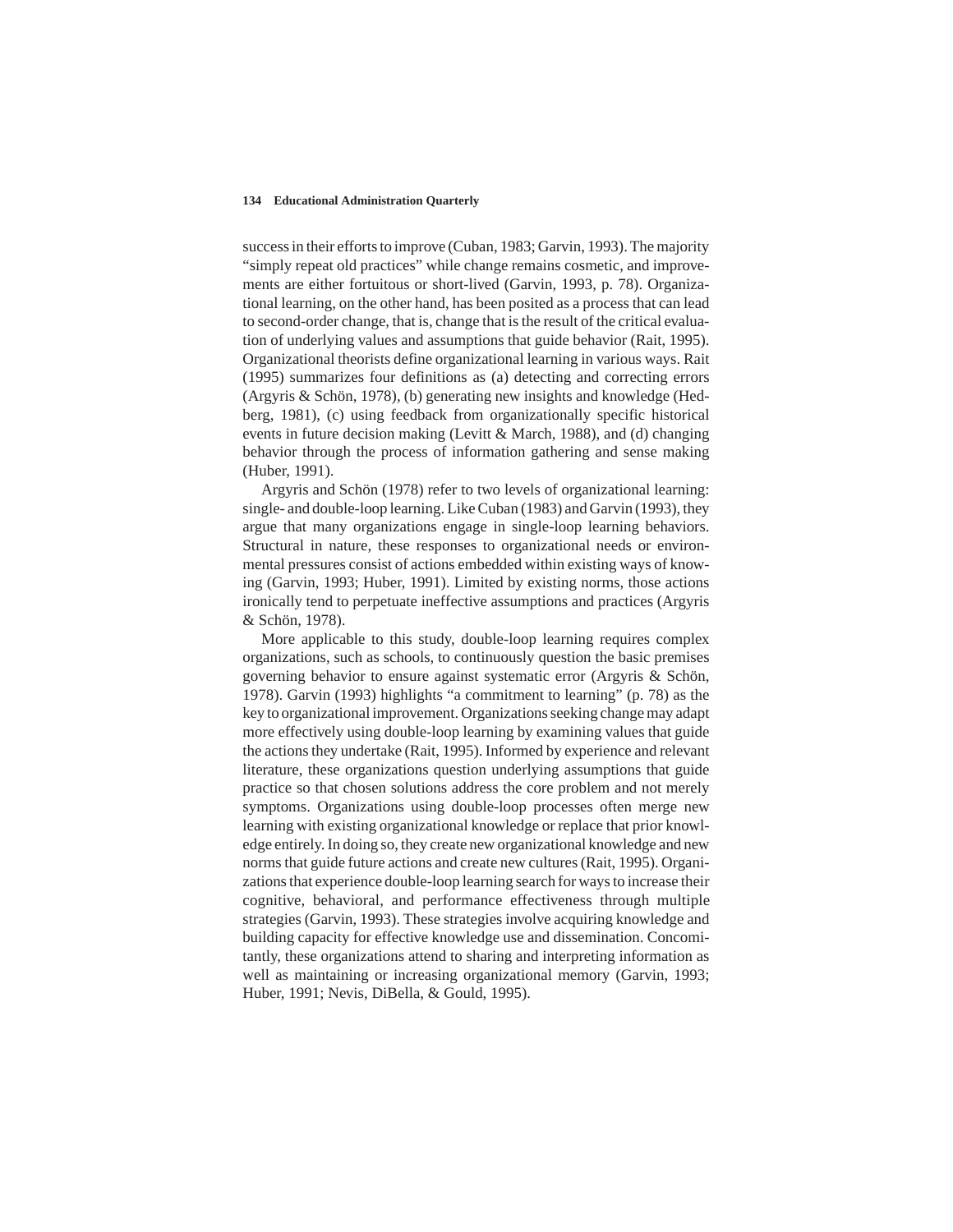# **School as Community**

Morgan (1997) suggests that "all theories of organization are based on implicit images or metaphors that lead us to see, understand, and manage organizations in distinctive yet partial ways" (p. 4). Schools are typically understood as rational institutions (Sergiovanni, 1994) featuring linear lines of communication, chain-of-command decision making, differentiation of tasks, hierarchical supervision, and formal rules and regulations (Morgan, 1997). This bureaucratic form of organization shapes how schools are understood and how the work of schools is undertaken. However, some contemporary school reform efforts suggest a shift from the predominant view of schools as bureaucratic organizations to that of schools as communities. This construct of school as community offers a different perspective on "how to do school."

Theoretical change demands exploration of underlying metaphors; a pertinent question then is, "What is the meaning of 'community'? " To address this question, it is useful to view community and bureaucracy as occupying opposite ends of the organizational spectrum. Within the *Gemeinschaft/Gesellschaft* theoretical framework (Tönnies, 1957), "community (Gemeinschaft) may be experienced through kinship, through living in the same neighborhood, or through gathering with others in community of the mind" (Furman, 1998, p. 302). Each experiential source engenders a sense of shared identity, connectedness, trust, belonging, and mutual dependence (Furman, 1994) that serves to sustain the idea of community; commonality or alikeness among community members is a central defining notion (Furman, 1998). A shared sense of communal history, recounted and extended over time through personal narratives, further strengthens these community bonds (Bellah, Madsen, Sullivan, Swidler, & Tipton, 1985). In contrast to relationships experienced in community settings, Gesellschaft-type relationships are often contractual in nature, serve to achieve some goal or benefit, and are representative of relationships formed within bureaucratic organizations.

Clearly, community is a complex and abstract concept (Minar & Greer, 1969) open to multiple interpretations (Smith, 1996). Although assumptions about community that inform much of the contemporary school-ascommunity literature are consistent with those embedded in Tönnies's framework, some researchers emphasize shadings of meaning consistent with their specific focus of research (Furman, 1998). Furman (1998) has identified professional community (Louis, Kruse, et al., 1996) and learning community (Oxley, 1997; Prawat, 1992, 1993) as distinct strands of community within the education literature. Professional community is the focal point of this article.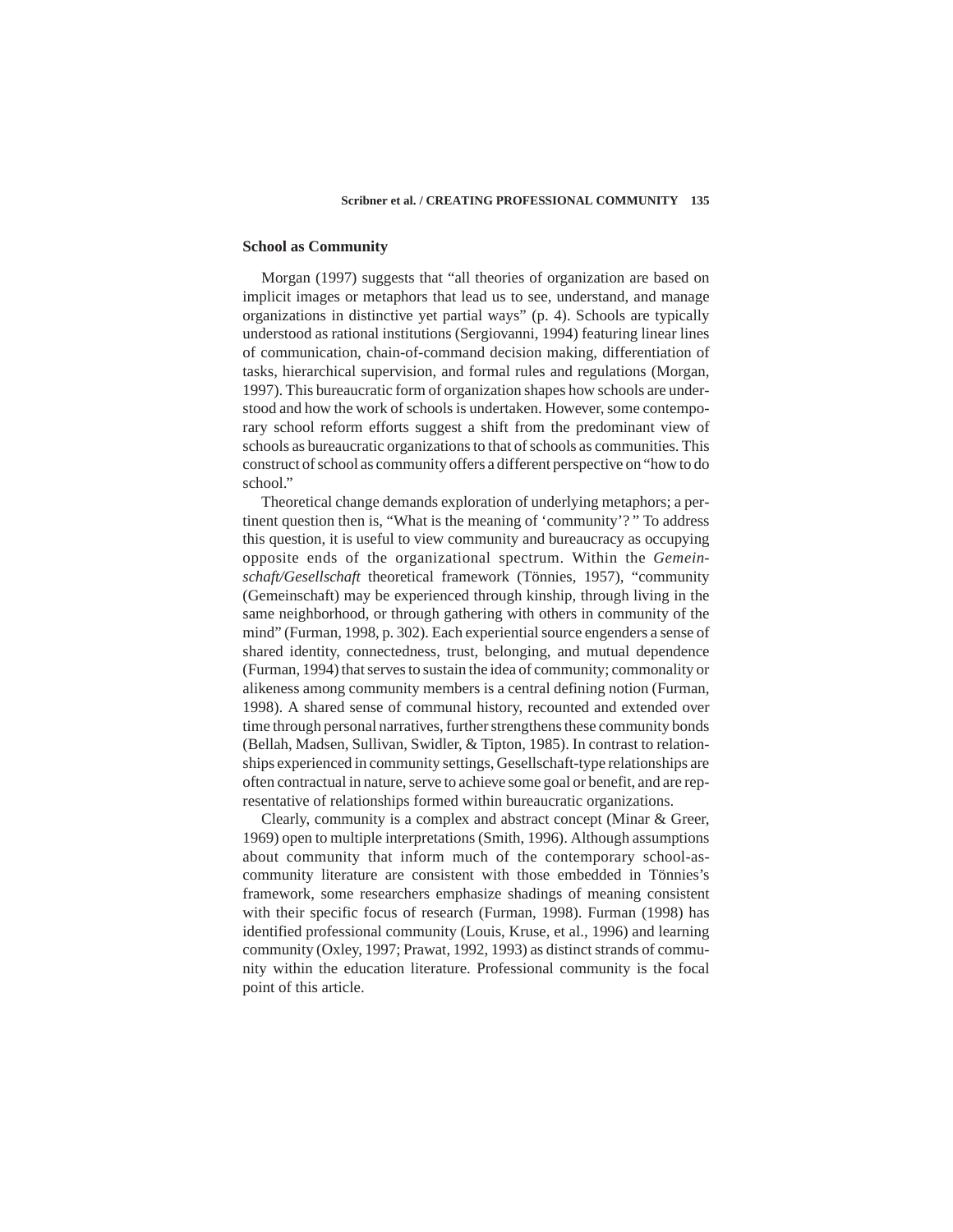# **Professional Community**

Since the 1983 publication of *A Nation at Risk*, professionalization of teaching and teacher development have been primary topics in school reform debate (Lieberman, 1995b). Ensuing teacher-centered reform strategies have targeted individual educators and have typically focused on such developmental issues as national licensing, fair and equitable pay, rigorous standards for entry into the teaching profession, and opportunities for continued professional growth (Louis, Kruse, et al., 1996). Facilitating teacher development requires additional strategies framed around collegial support (Lieberman, 1990; Little & McLaughlin, 1993). Whereas professional and educational networks external to the school serve as important systems of collegial support, professional community "offers the more inclusive support of a whole school" (Louis, Kruse, et al., 1996, p. 180), promoting collaboration among staff members, breaking down barriers that isolate teachers in their work, and supporting improved professional practices.

The development and growth of professional community is inextricably linked to organizational culture (Louis & Marks, 1996; Louis, Marks, & Kruse, 1996), the norms and values, rituals, history, and traditions shared by group members (Schein, 1992). Elements of organizational culture shape the group's thinking, perceiving, and behavior (Schein, 1992). A cultural climate that promotes professional inquiry, risk taking among teachers, and rethinking leadership provides a fertile environment for professional community (Louis, Kruse, et al., 1996). According to Louis, Marks, et al. (1996), characteristics distinctive of and critical to professional community include:

- Shared norms and values: Collectively agreed-on professional beliefs (e.g., all students can learn at reasonable levels) support and sustain successful professional practice.
- Focus on student learning: Establishing students' intellectual growth as a prime professional goal is characteristic of professional communities.
- Reflective dialogue: Teachers reflect on and evaluate their professional practice through conversations with colleagues.
- Deprivatization of practice: Continuous reflection on and improvement of practice requires interaction with and feedback from colleagues.
- Collaboration: In addition to sharing expertise, working collaboratively sustains reflective dialogue and deprivatization of practice.

This analytic framework, dually grounded in organizational learning and professional community theory, provides guidance for our investigation of the development of professional communities through a modified SIP process. The defining professional practices and habits of mind (Louis, Kruse, et al., 1996; Louis, Marks, et al., 1996) within the professional community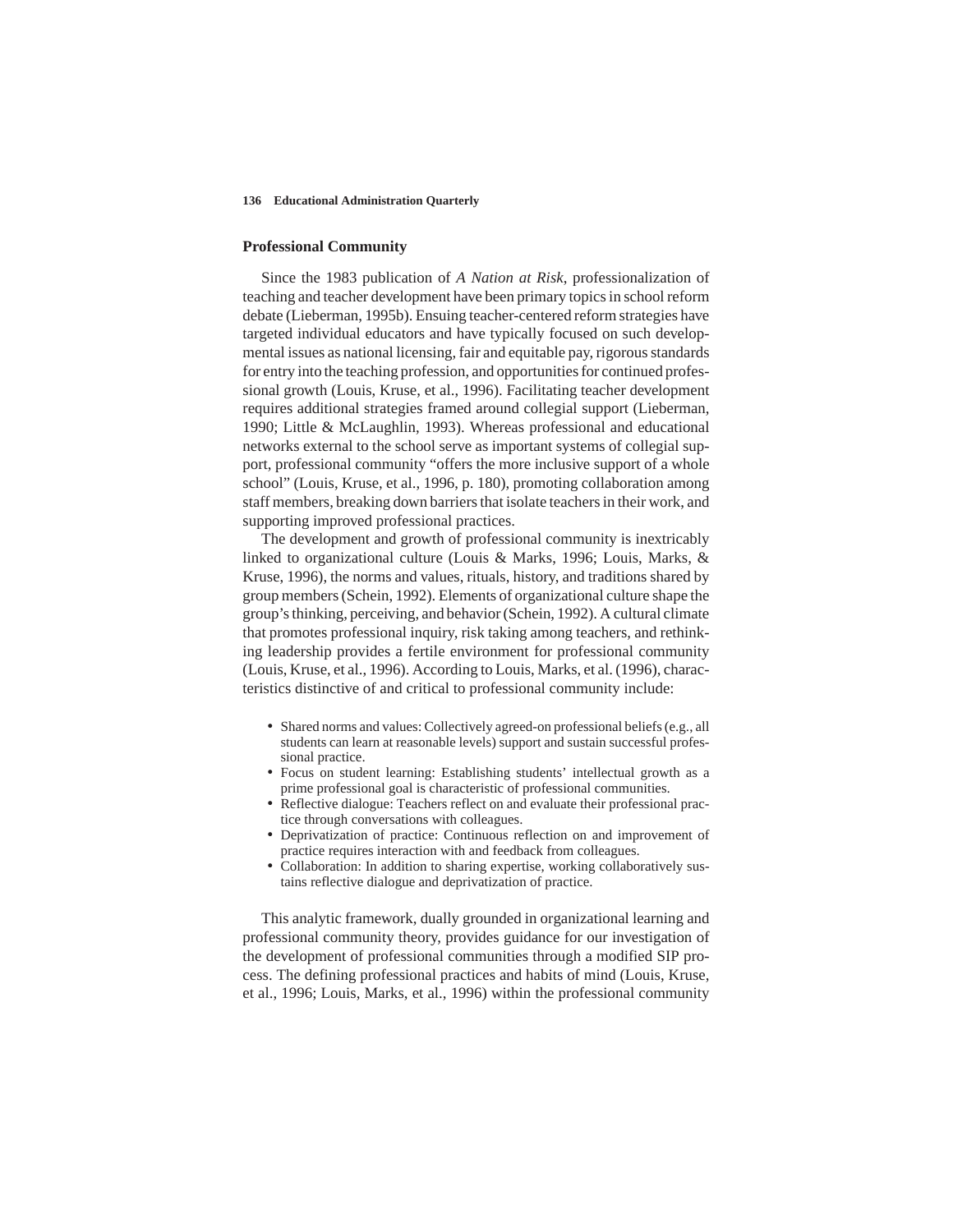literature provide an organizing structure to observe how SIP fosters development of professional community. Also, particular conditions of organizational culture serve to distinguish those factors that support or impede the growth of professional community (Louis, Kruse, et al. 1996). Organizational learning theory provides a lens through which to view and understand school change as faculties add to their accumulated learning (Schein, 1992) during the SIP process.

# **DESIGN OF STUDY**

We used a constructivist method of inquiry to conduct our investigation of professional community. Grounded in the epistemological belief that truth and knowledge are created (Schwandt, 1994), constructivism holds that understandings of the world are socially constructed, transmitted and shared through systems of language and symbols, and adapted to meet the purposeful needs and intents of human activity (Gergen & Gergen, 1991). Guba and Lincoln (1989) suggest that, in accordance with the dialogic nature of constructivist inquiry, a tightly woven interpretive account of professional community and school restructuring may be generated through the hermeneuticdialectic process.

# **Site Selection**

We used a collective case study approach (Stake, 1994) to achieve our research objectives. In September 1996, 27 schools in a midwestern state began participation in the school improvement process (described earlier) under the guidance of a university-based team. The participating schools included 8 elementary schools, 9 middle schools, and 10 high schools.

Potential richness of data, school characteristics, and access drove our site selection decisions. Because our goal was to understand the role of SIP in creating and sustaining professional learning communities, we chose to concentrate on three rural middle schools engaged in the process. Our interest in rural schools derived from the uniqueness of rural contexts and the relatively limited research attention focused on rural schools (Capper, 1993; Howley, 1989). Our focus on middle schools was designed to further enhance the study's ability to explain the phenomenon of interest by focusing on one educational level. Pseudonymously named Northridge, Cedarbrook, and Westwood, the three schools demonstrated a set of shared characteristics common to most rural schools: small size, flattened organizational structure, low student-teacher ratio, and relative geographic isolation. Reflecting the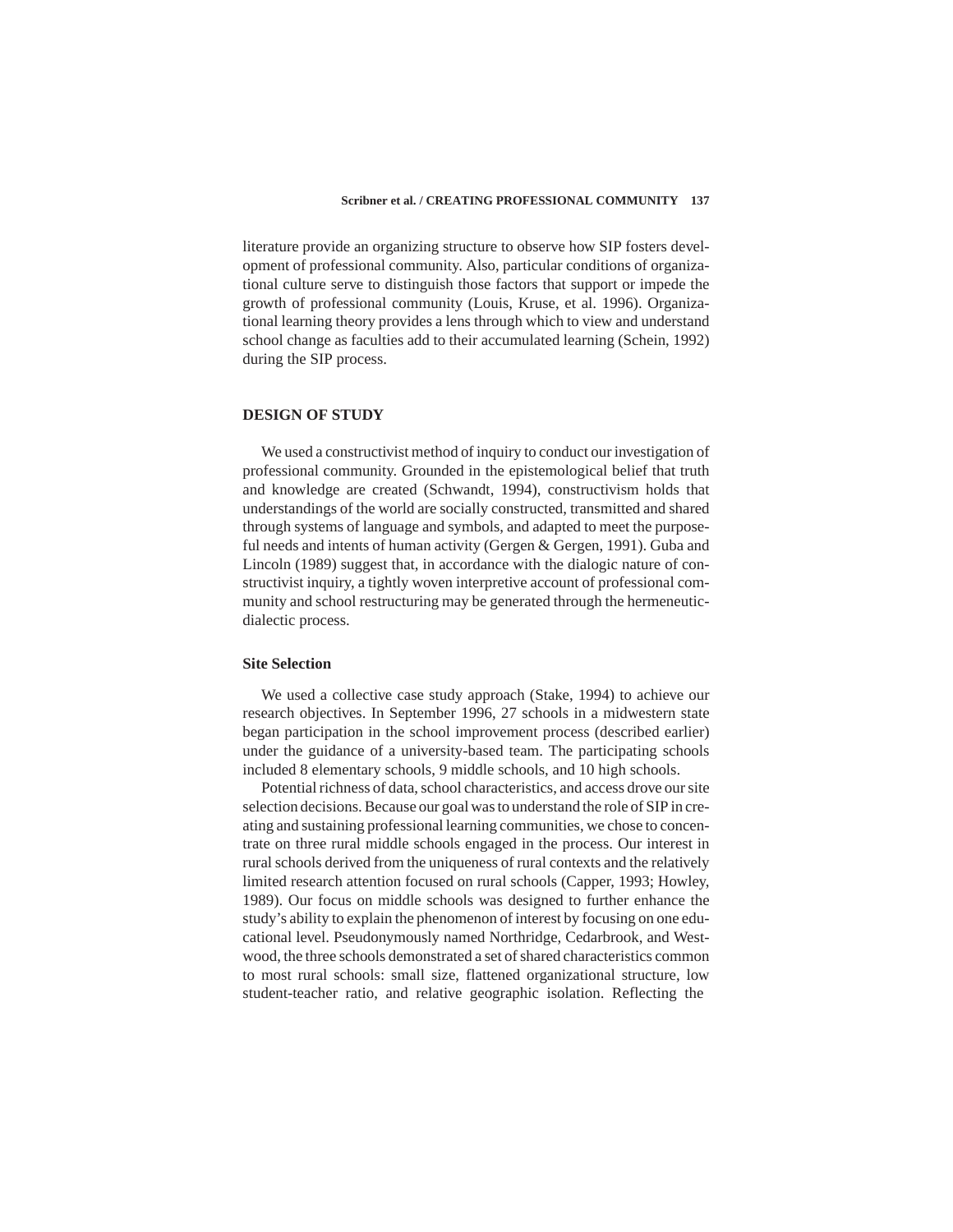communities in which they resided, the student populations were ethnically homogeneous and predominantly Anglo American. Size of student population and certified staff were similar for two of the schools. School records for 1996-1997 indicated that about 550 students were enrolled and 60 teachers provided educational services at Northridge, 350 students and 26 teachers at Cedarbrook, and 300 students and 21 teachers at Westwood. Another difference among the schools lay in resources rather than demographic characteristics. Located in a district receiving revenues from a public utilities plant, the Westwood district's assessed valuation was significantly greater than either the Cedarbrook or Northridge district.

### **Participant and Event Selection**

Consistent with our research purposes, we interviewed each school's principal and leadership team members and other randomly selected teachers. In total, 35 participants were interviewed. Five teachers from each school were interviewed to determine the extent to which SIP may have been influencing the wider school culture. To ensure adequate time to become acquainted with SIP, these faculty members were interviewed during the second year of implementation.

To supplement interview data and to more clearly understand our research settings (Glesne & Peshkin, 1992), we also conducted school-based observations. Specifically, we observed eight SIP conferences and six school-based SIP activities. Conferences were a source of observational data on the leadership teams. School-based activities provided an opportunity to observe leadership team and faculty interactions at faculty meetings.

### **Data Sources and Procedures**

Data collection began in September 1996 at the onset of the project and continued through January 1998. Consistent with qualitative research methods, we gathered data from multiple sources including observations, interviews, documents, and artifacts. We observed the work of the leadership teams and interactions among their members during team work sessions. In addition, we observed leadership and component teams as they engaged in work at their schools. Observations were recorded in the form of written notes and organized into fieldnote journals. Early observations guided development of open-ended, semistructured interview protocols (Spradley, 1980) conducted with leadership and component team members. To ensure accuracy, interviews were audiotaped and transcribed verbatim. We also collected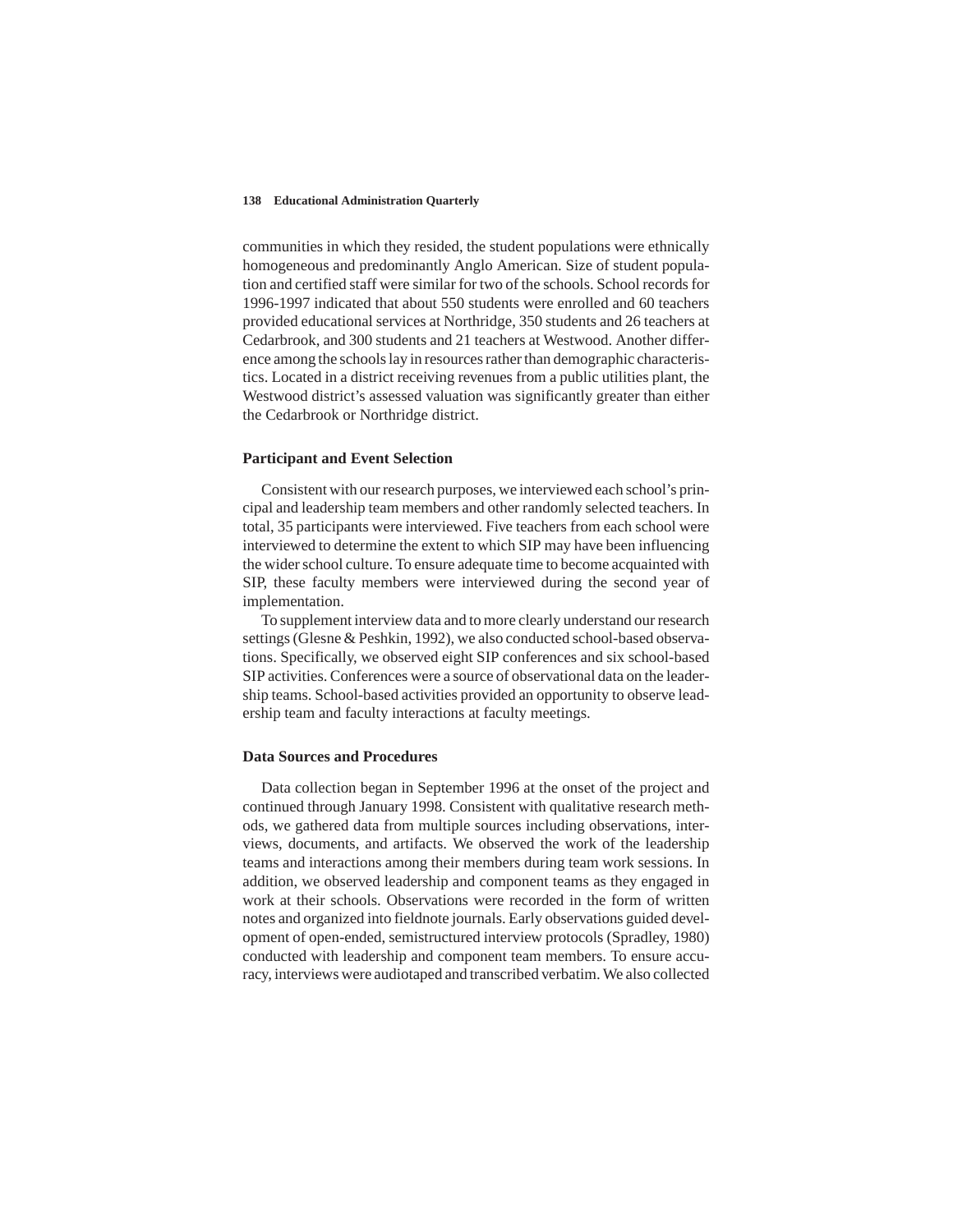SIP documents and artifacts generated by our case schools, including memoranda, notices, e-mail messages, faxes, and work products. Observations, interviews, and document collection continued until we reached a data saturation point, that is, where information gleaned from data sources became redundant (Bogdan & Biklen, 1998). We assigned pseudonyms to individuals and school sites and coded fieldnotes and transcripts to ensure anonymity of participants.

# **Data Analysis**

Data collection and analysis occurred simultaneously and continued throughout the course of the study (Glaser & Strauss, 1967). Ongoing analysis influenced the scope and direction of succeeding observations, interviews, and document collections. The process of open and axial coding (Strauss & Corbin, 1990) resulting in descriptive themes guided our analytic procedures. As individual members of the research team, we wrote frequent memos; as collaborative researchers, we met weekly to discuss our memos, data collected, analytic processes, and necessary adjustments in our research procedures. In keeping with Lincoln and Guba's (1985) advice for trustworthiness of research findings we (a) used multiple data sources and member checks, (b) used thick description to present our findings, and (c) maintained a detailed research record.

### **Roles of the Researchers**

Glesne and Peshkin (1992) describe the role of the qualitative researcher as situated on a continuum from observer to participant. In relation to this study and project, three of the four researchers played observer roles, taking primary responsibility for study design, data collection, and analysis. The fourth researcher was the lead facilitator (i.e., participant) of the SIP project. As a researcher, the fourth member played devil's advocate, challenging our emerging categories and providing his insights on the SIP process.

# **FINDINGS**

As we indicated earlier, this study asks how SIP fosters the development of professional community, and what organizational factors support and/or impede professional community development. The following sections address these questions.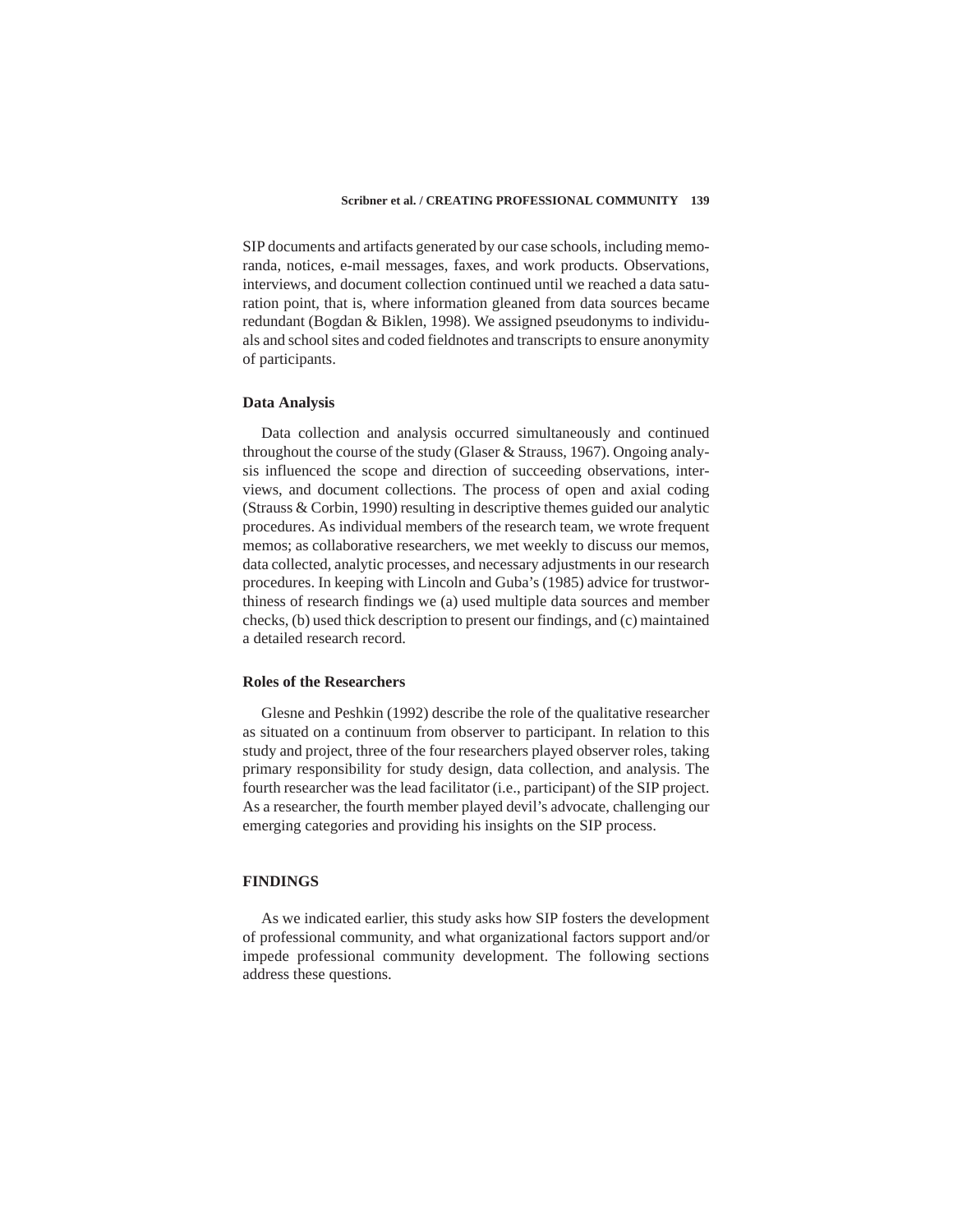# **Evidence of Emerging Professional Communities**

Our findings focus on two levels of professional community formation: professional community within leadership teams and within school faculties. As we mentioned above, Louis and Kruse (1996) describe professional community according to five elements: shared norms and values, focus on student learning, reflective dialogue, deprivatization of practice, and collaboration. We use these criteria to guide our examination of the degree to which professional learning communities emerged during SIP in the three case schools. In addition, we discuss factors that facilitate or impede the development of professional communities at each school.

# *Professional Communities Within Leadership Teams*

One of the goals of SIP was to create an environment where leadership teams could develop group norms that value critical reflection on school policies and teacher practices, as well as how those policies and practices influence student learning (Keefe & Howard, 1997). Through SIP's five annual conferences over 2 years, leadership team members were able to periodically escape the frenetic pace of their classroom work and coalesce as a leadership team. Our observations revealed that SIP conferences created a potentially powerful learning environment where leadership teams could confront critical issues surrounding teaching, learning, and school leadership. In addition to providing opportunities for intrateam learning, SIP conferences benefitted team members by promoting interteam learning through shared experiences with professionals from other schools. The Northridge leadership team made notable progress in establishing professional community. At Cedarbrook and Westwood, however, progress of leadership teams toward professional community was less evident. Our recounting of each school's experience exemplifies the difficulty of defining a complex phenomenon like professional community. Although we discuss professional community according to five elements, we underscore their interrelatedness and the synergy they can create.

*The Northridge case*. At Northridge, the opportunity to deprivatize practice and discuss issues critically and reflectively within and among the leadership teams led to meaningful collaboration. One Northridge teacher described the benefits of having a forum (i.e., SIP conferences) to engage her peers both at Northridge and other schools: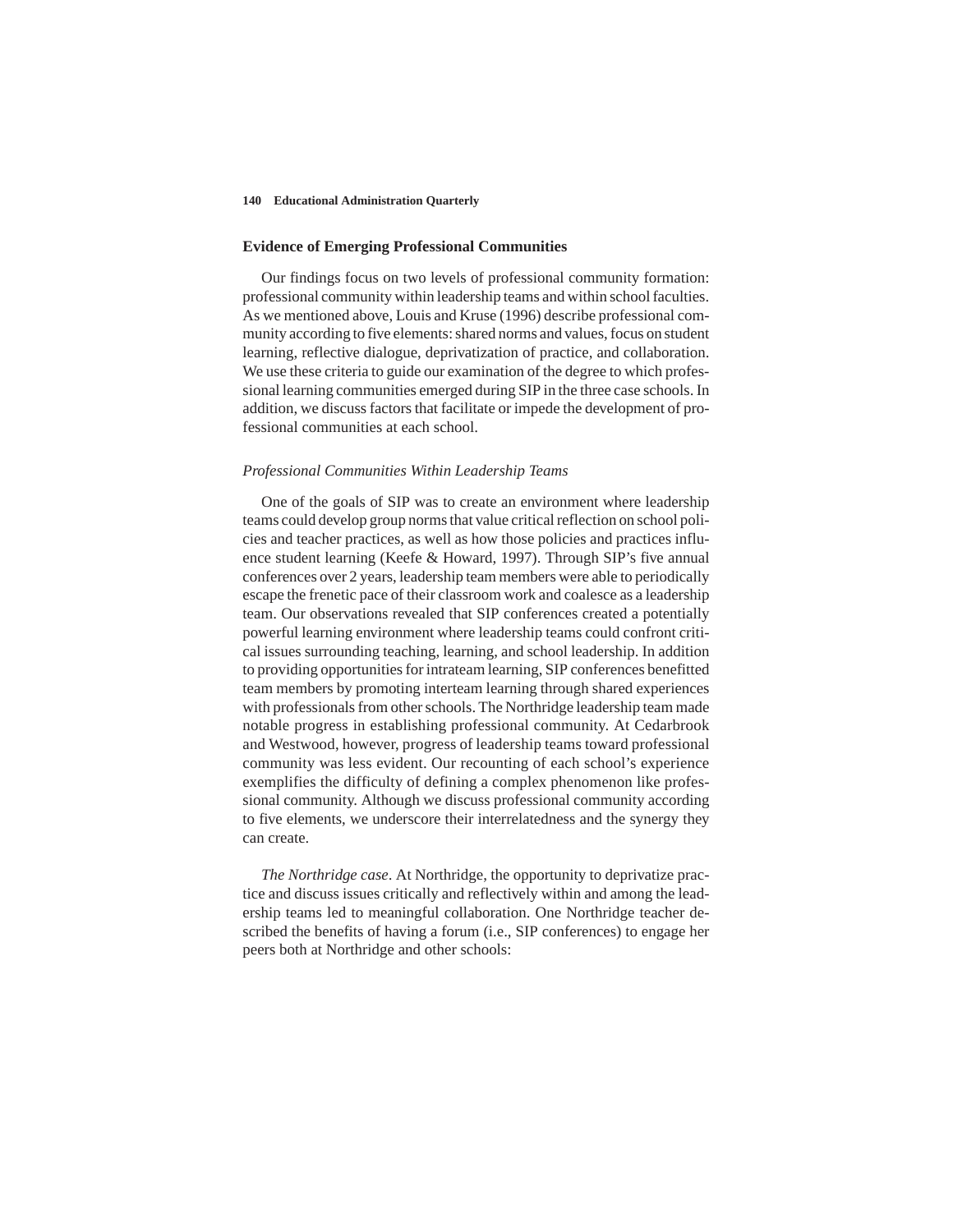It's hard for the leadership team to gather together [during school].... Obviously, talking with other schools [at SIP conferences] is powerful. We might do more of that [on our own] if it's possible—that is, more collaborative time with other schools. [At SIP conferences] we break out with other schools a lot and focus on important issues; it's helpful to talk about generalities of school.

Whereas the above remark reflects the deprivatization of practice, another Northridge leadership team member described how the team had begun to think reflectively and focus on student learning. She described how SIP had begun to change her perspective on her role as a teacher, that is, how she approaches school and classroom level change:

From SIP I've gotten the idea that, as a faculty, you don't want to be satisfied with what you have; you want to improve it, evaluate it, throw out the bad, and keep the good. Then [you can] devise better ways to do the things that don't work. SIP stresses that we emphasize middle school kids; that needs to be the focal point. I think consistency within the school, especially our values... [is] very important. I think SIP brings that before the whole faculty.

Her peers echoed this comment as reflective dialogue led to meaningful collaboration between the leadership team members. This collaboration was further evident at Northridge as leaders prepared for and delivered a presentation to the school faculty where they began to delve into a discussion of schoolwide norms and values via the development of a school vision statement. Another leadership team member described the team's collaborative activities this way:

The leadership team has had good exchanges and we've done a lot of things together toward getting SIP concepts out to people and giving them an opportunity to give us feedback. There has been argumentation or disunity on the things we have done [as a team]. We've had opportunities to sit and meet and talk about it and kick ideas around. Then we've come up with a plan for each of our in-services that seem to work pretty well. Each of us had a certain job that we did at the in-service, it wasn't like one teacher got up and ran the whole thing. So we've all been involved in an active participant way each time.

Interestingly, almost all of Northridge's leadership team members described how "all types of faculty" were represented on the team. Team members believed that they represented new and experienced teachers, academic and exploratory teachers, and teachers who had been in the elementary or junior high school 2 years ago. The majority of Northridge team members described how their diverse perspectives grounded in their different professional experiences actually made the team function in ways they never ex-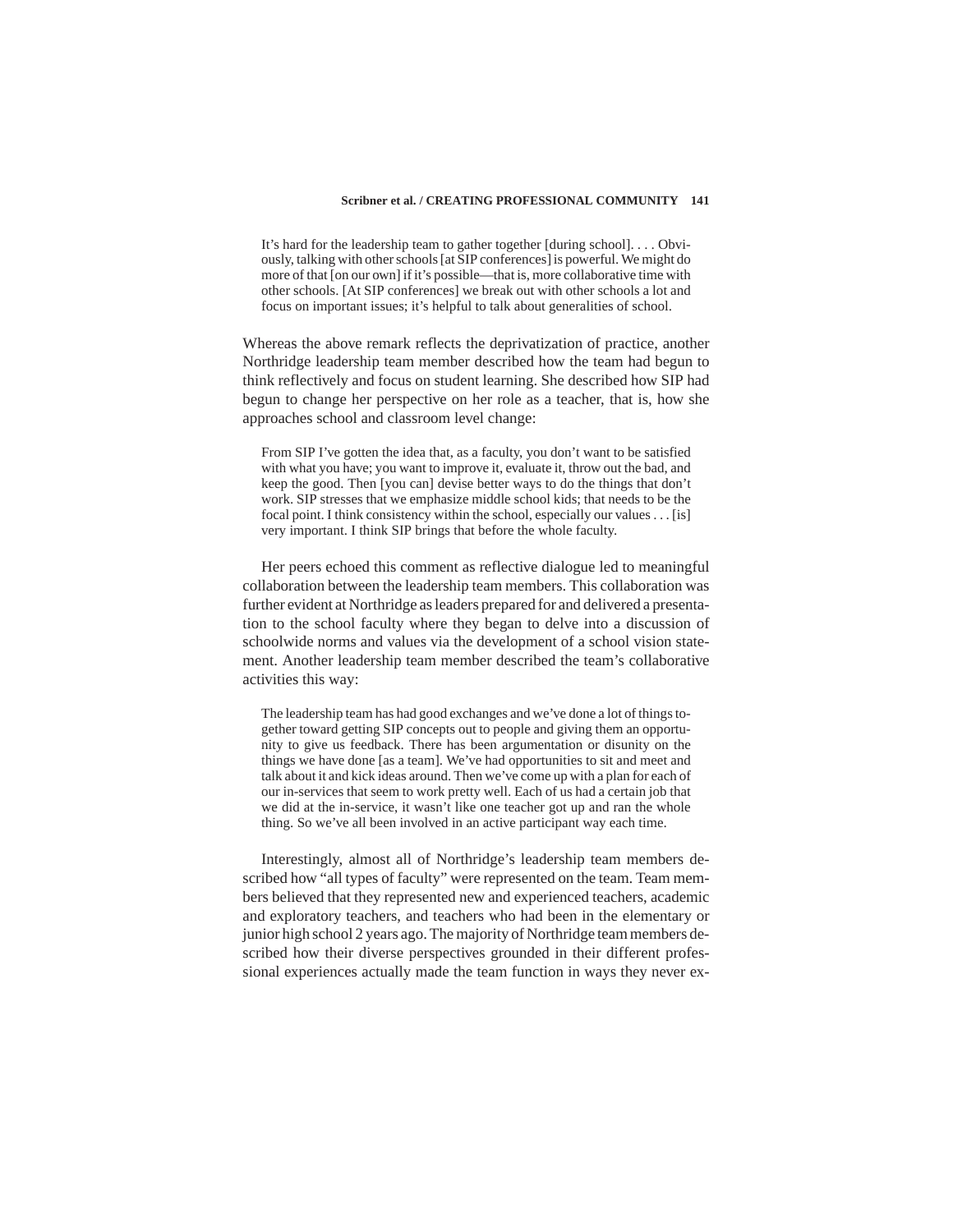pected; for example, teachers worked to understand each other and develop a common set of team values, as this team member stated:

We've got a really interesting mix of people. . . . We older teachers have become more nurturing and open to younger teachers. We accept each other's values and listen to each other and communicate well together. We are all learning from each other. You don't hear people finding fault with each other. We're really coming together as a team.

*The Cedarbrook case*. The SIP process provided the Cedarbrook leadership team an opportunity to engage in professional learning experiences focused on student learning and to begin to overcome a school culture built around norms of professional autonomy. These four teachers and their principal used the SIP conferences primarily as a forum where they learned about the latest research on student learning, teaching, and assessment. This leadership team member described SIP conferences as a type of professional refresher course:

After 25 years you forget a lot [of the research] and so it's nice to get refreshed once in awhile. That's what I have done through [SIP]. [SIP content] is what we should know and we should always practice. But you get so involved in teaching that sometimes you forget what you believe. It's refreshing to be [at SIP conferences] and to be with teachers that care and want to do something positive . . . It sort of energizes you.

The above remark also reflects other leadership team member comments concerning existing norms of autonomy and SIP's role in deprivatizing teacher practice. Another teacher described the challenges to collaboration that remained to be resolved and the implications of these challenges for SIP:

The people on the leadership team are interested in seeing [SIP] succeed. Finding an opportunity when we can get together and talk with each other about [SIP] and what we can do here at school is an ongoing battle. The team works well together when it can get together. For us to sit around and talk about what should be done in this or that area doesn't really happen. . . . I keep hoping things will slow down enough that we can initiate some of the things that we've wanted to do from the beginning of the school year. I don't see that happening until January at this point, and I guess I would figure that we're lucky if in January some way it's possible to call people out. Again, you don't feel like placing even more stress [on teachers].

In spite of the potential benefits provided by SIP, the sheer exhaustion and a sense of being overwhelmed by the many "hats" these leadership team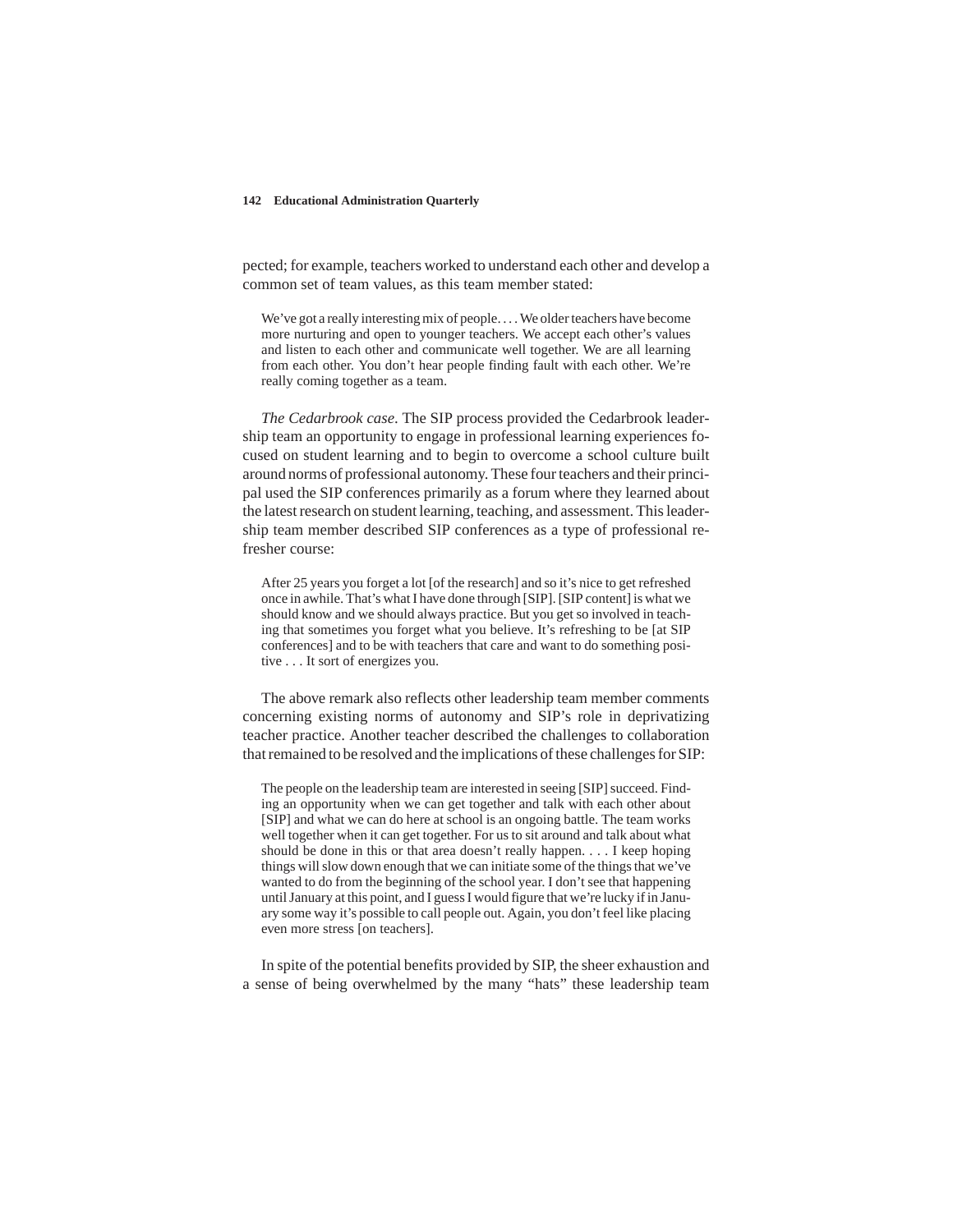members wore did not allow for an environment conducive to the types of sharing and reflective dialogues that define collaboration in professional communities. Thus, although discussions concerning student learning began via SIP conferences, collaborative activities designed to bring this knowledge and change back to the faculty did not materialize.

*The Westwood case*. The Westwood leadership team, stuck in a cycle of self-adulation, made the least progress in becoming a professional community. The principal captured this sense of being a highly effective school when he said, "We have a staff at the middle school that, for the most part, has always been on the cutting edge. No one is comfortable with sitting back and doing the same things year after year." However, this sense of being on the cutting edge was not supported by data. For instance, from observations of SIP conferences, it was apparent that the team lacked commitment to SIP, which was reflected by the rare attendance of the entire leadership team.

Furthermore, the Westwood leadership team consisted of teachers considered by the principal to be "proven" leaders. In fact, the leadership team also doubled as the principal's advisory committee. As a result, the team's likemindedness on issues such as teaching, learning, and leadership created an environment where critical reflection and the development of a shared set of values and beliefs supportive of professional community were unlikely to occur. Only after 2 years of SIP conferences did the leadership team's underlying assumptions about themselves and their school begin to waver. This can be seen in an excerpt from our fieldnotes of an SIP conference activity where each leadership team reported on its progress during the past year:

It was obvious that after all schools had described their recent efforts that the Westwood team felt much less proud of themselves. [During the team reports] there was some rationalizing occurring at the [Westwood] table, like "We had [state mandated school plans to develop]"; "We had turnover in some of the SIP component teams"; "The turnover hurt our ability to communicate"; and "Communication has been informal because of the turnover, and we should try to communicate formally." [The principal] mentioned that the lack of time made it difficult to take the enthusiasm of SIP conferences into the "real school world."

As the data show, the level of professional community within each leadership team varied by school. Northridge's team, consisting of teachers representing a variety of experience levels and subject areas, appeared to make the most progress in establishing norms and values consistent with professional community. Those norms and values were achieved through dialogue that, although often intense, addressed core issues of student learning, classroom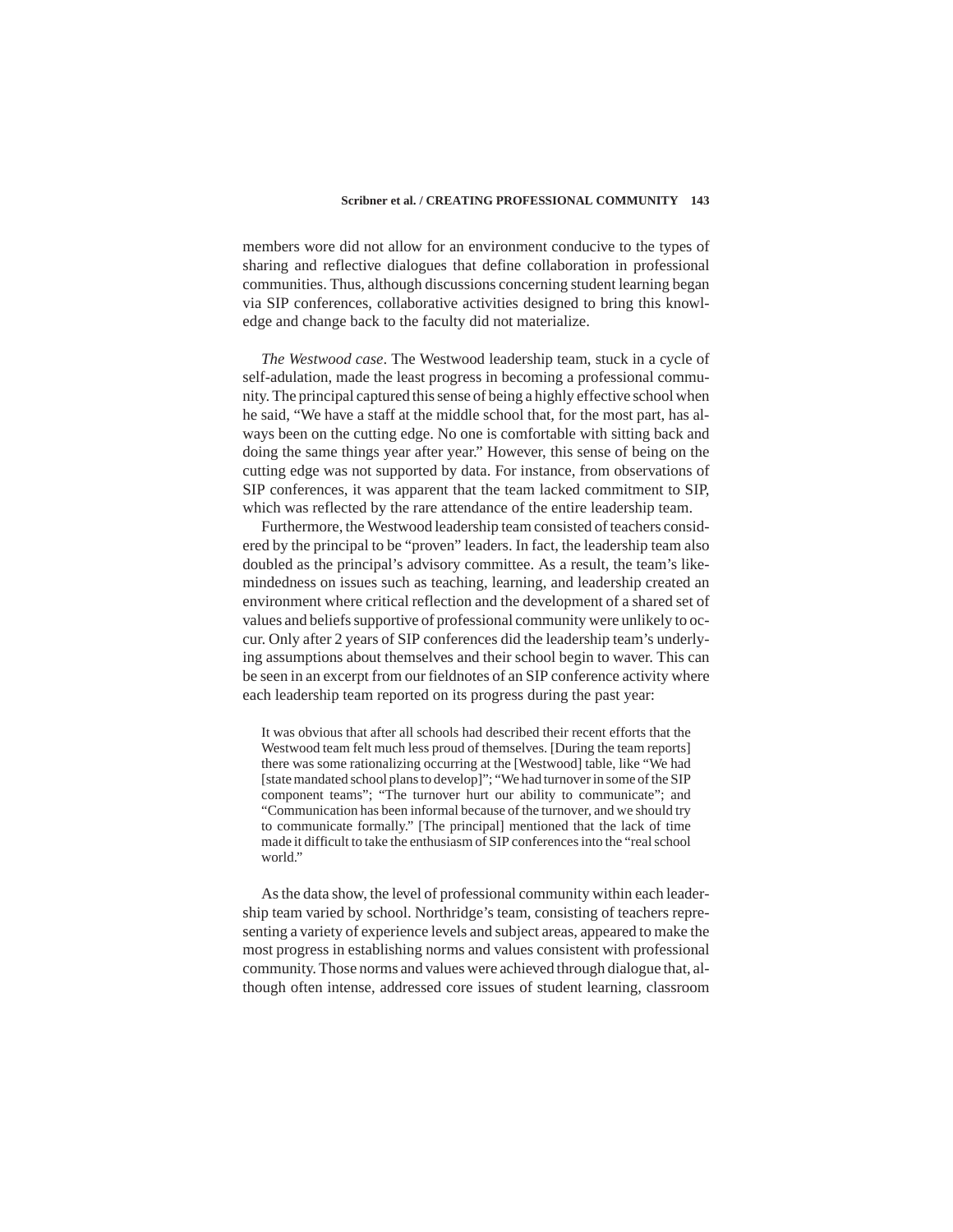practices, and school leadership. On the other hand, the Cedarbrook leadership team, unable to experience professional community at their school, found a semblance of professional community at SIP conferences. It was at these conferences that Cedarbrook teachers could find respite from their isolated work lives to discuss professional matters. Finally, Westwood showed little progress in establishing professional community within the team as a result of deeply ingrained beliefs of school excellence. These beliefs influenced Westwood's approach to change. Rather than ask "how should we change," they seemed to ask, "how might we do more of the same?"

# **Professional Communities Within Schoolwide Faculties**

Developing professional community among leadership team members was certainly a goal of SIP. However, the primary goal was to create professional community in the school. Not surprisingly, inculcating the elements of professional community at the school level would prove to be more difficult. Only Northridge made significant progress in establishing professional community.

*The Northridge case*. The Northridge leadership team was able to engage its faculty in a series of professional community-building activities. Through these activities the Northridge faculty examined their school's culture by identifying underlying assumptions, assessing faculty attitudes toward change, developing a vision statement, and identifying critical issues deserving of faculty attention. As a result of these activities, the faculty began to develop a common language reflecting an increasingly shared set of professional norms and values. Specifically, the Northridge leadership team and faculty were observed discussing such issues as learning theory, organizational and school change, and new approaches to professional learning at SIP conferences. In fact, the Northridge leadership team modeled SIP project staff approaches to adult learning with the faculty. As this excerpt from our fieldnotes suggests, the team made progress in reshaping faculty norms for engaging in reflective dialogue and collaboration:

The leadership team was astounded by the exchange of views put forth by the faculty during their discussion of the vision statement. They remarked afterward that, historically, staff meetings were usually much less cooperative or productive. This meeting started off slowly. The leadership team asked faculty to review the vision statement and then comment on it with suggestions for changes. The cafeteria, where the meeting was held, remained silent until a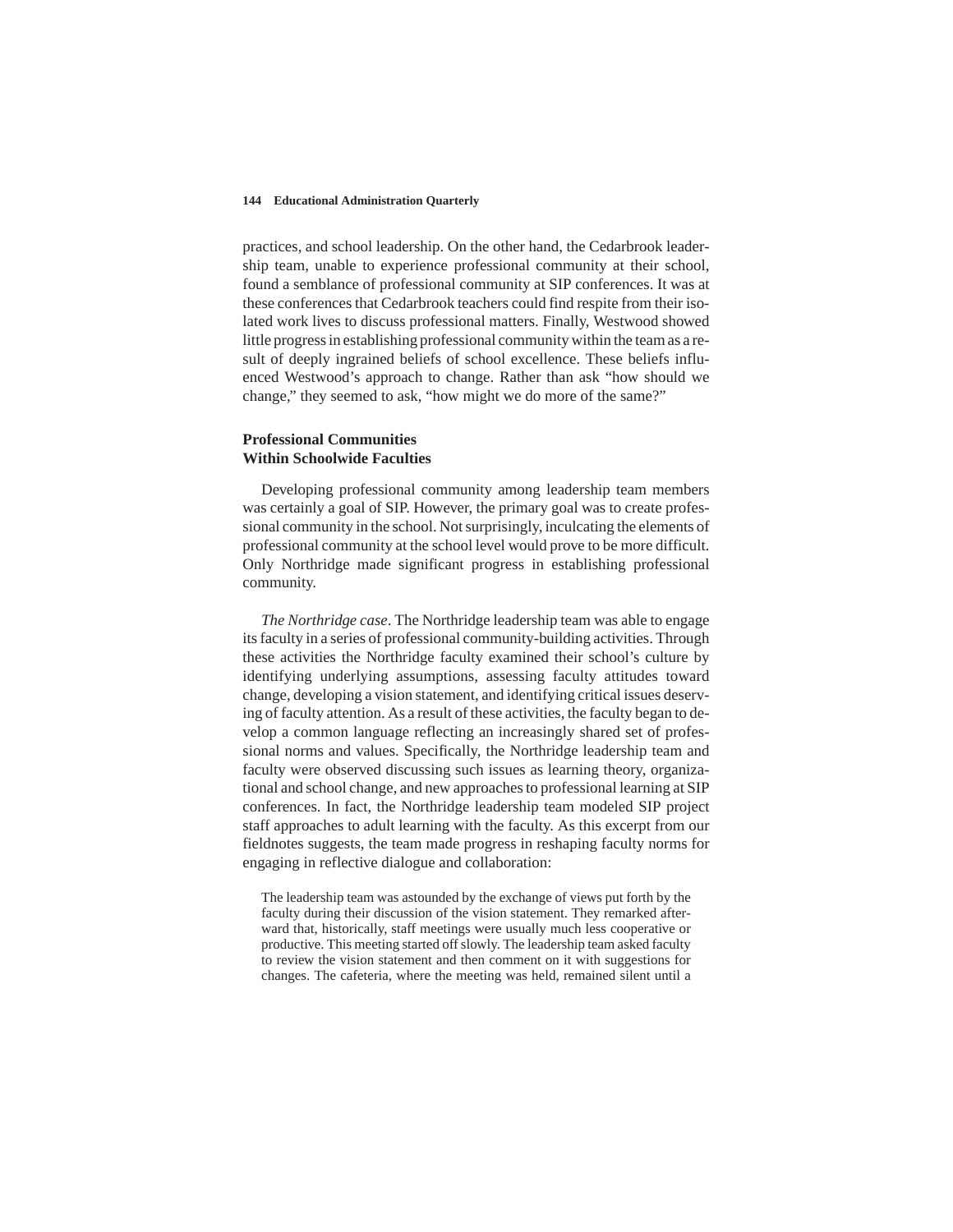first-year teacher said that she thought the vision statement left off parents. This started a discussion about how specific they should be about parents in the vision statement, which then led to a discussion of parents' role in the school. The discussion then flowed into issues about how to teach children. One teacher said that "we can't teach children like they used to teach them." As they continued to discuss the vision statement, their conversation focused on terms used in the statement like "real life." A significant number of the faculty participated in a spirited debate about how to operationalize the term so that it "meant something."

Louis, Kruse, et al. (1996) suggest that communities can benefit from constructive conflict. This constructive conflict was apparent at Northridge as the leadership team led the faculty through the processes of developing shared norms and values and focusing attention on student learning through the vehicles of reflective dialogue and collaboration. One leadership team member who (a) was initially reluctant to participate in SIP and (b) had a historical perspective informed by 20 years in the district, noticed the change in faculty norms of practice. He described these changes:

[Since SIP began] we as a faculty are more cohesive in our thinking about school culture and I think we are all looking for ways to improve the culture, as far as positive input on ways to help kids, to get the student body interested and excited about the learning process, and about discipline and those type of things....I think our school culture has improved because of that cohesion.

On a daily basis it is probably hard to see, but if you look at things from an overall perspective there are a lot of positive things happening. In the last year and a half, I think our faculty has become more attuned to each other, partly because of what we're doing here. We did some things to build a team feeling in our faculty, some activities that were kind of fun and enjoyable, which provided a more relaxed environment for talking about change. [The faculty has] an identity now as a group who want to make positive changes, and I think positive changes are happening. I don't see as much resistance to change anymore.

In spite of the progress being made at Northridge, a healthy skepticism (i.e., constructive conflict) remained concerning the adoption of new reform efforts. One Northridge teacher described why he remains cautious about SIP:

Our administrator says we don't tout [SIP] enough around the district. I told him that's because [the faculty is] not certain where it's leading us. We've talked about change but we're not sure where [SIP] is taking us. I know I'm a little uncertain in that respect. I know [SIP] is putting some ideas into our head about what this school should look like, what the teaching should be, and where we should be directing our kids. But I'm still not sure what the finished product will look like.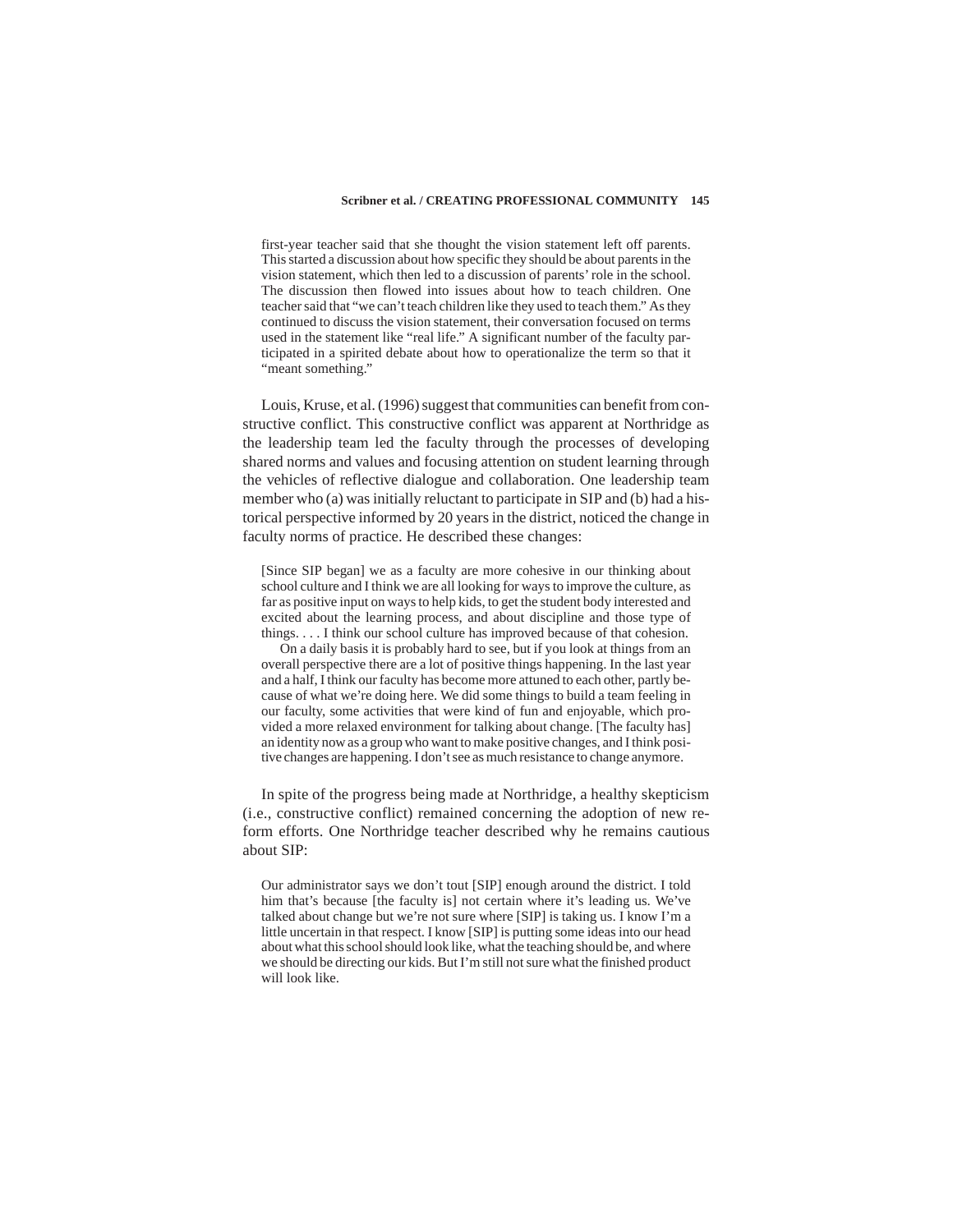*The Cedarbrook case*. Cedarbrook's leadership team made fewer inroads in educating their faculty about SIP than either of the other case schools studied. For instance, teachers described their understanding of the process as "fuzzy" and felt they were in need of "concrete" ideas that would guarantee improved classroom practices before they could commit to SIP. The lack of time and structures to facilitate collaboration among leadership team members had serious negative consequences for establishing professional community throughout the school, as this leadership team member noted:

[The leadership team members] had thought that we would use a lot of our faculty meetings this year as a time to handle SIP matters and get more of the faculty involved with us. Well, we soon found ourselves into November, and we had yet to have a faculty meeting that was not already tied up with other things on the agenda, so there was no time to say "Well, let's address this issue too." I think we find limited support from other faculty, but I think that limited support is because we never have the opportunity [to meet] . . . and say, "Well, let's try this, this and this."

Cedarbrook faculty who were not on the leadership team provided evidence that SIP had not filtered through to the faculty. For instance, a sixthgrade teacher described a very superficial understanding of SIP more than a year into the project, "I just understood SIP to be the study of our school and particular perceptions of our school so that we can get ideas on how to improve it."

*The Westwood case*. Data suggested that whereas Westwood's leadership team attempted to bring its faculty into the SIP process, they were less successful than Northridge in engaging teachers in ways that reculture schools into professional communities. However, unlike Cedarbrook, the Westwood leadership team was moderately successful in disseminating SIP goals and objectives throughout the faculty. Data showed that, guided closely by the principal's leadership, the leadership team discussed what they had learned at SIP conferences and attempted to involve their peers in conversations concerning student learning and school change. An excerpt from our fieldnotes describes an activity where such conversations occurred:

The purpose of the January faculty meeting we attended was for the faculty to develop a set of goals and objectives according to various components of the school improvement plan. Teachers organized themselves into component teams at four round tables in the cafeteria according to the following predetermined topics: research, technology, instructional practices, curriculum. [The principal] introduced the activity, explained its purpose, discussed each component team's tasks, and responded to questions. Each group of teachers had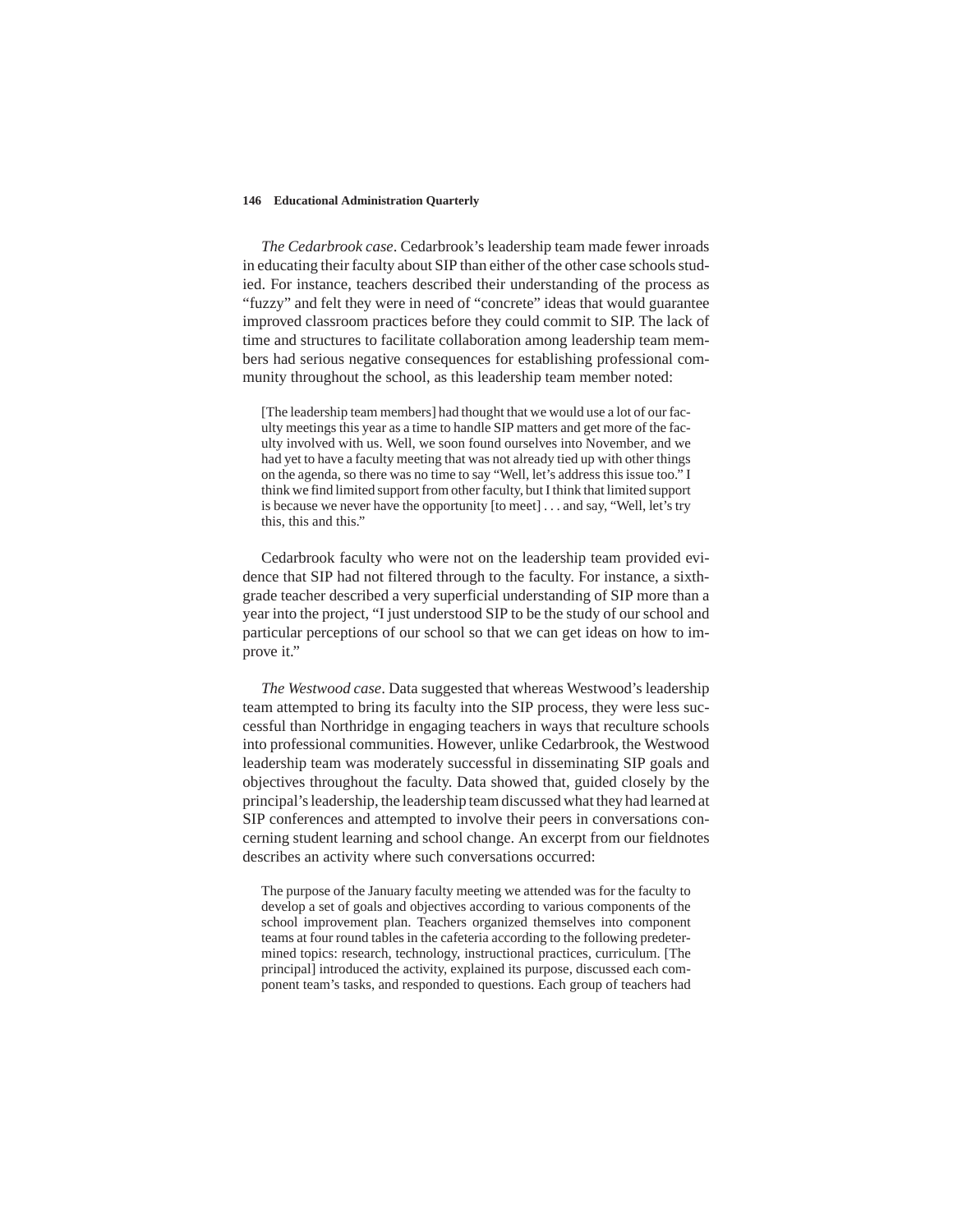the same broad school improvement goals for which they had to develop specific objectives. The first goal focused on the use of technology in the school. We observed teachers in a free-flowing discussion among group members at each table. However, we also heard a substantial number of teachers wonder aloud how SIP was different from the state required school plan, and why they had to do both.

Where teachers were organized into grade-level teams with leadership team members represented among them, faculty appeared to be more aware of SIP and its purposes. In addition, where grade-level teaming was practiced, leadership team members were able to gather faculty input to incorporate into the implementation process. For instance, a Westwood leadership team member stated, "I feel like the fifth grade team is working well. Because I'm on that team, I take things back to them [from SIP conferences]." However, although dissemination of information was an important aspect of the process, not all Westwood faculty worked in grade-level teams. As a result, some faculty members did not benefit from these types of information exchanges, nor did they come to understand SIP. One Westwood faculty member noted the lack of cohesiveness among faculty, "Even though we have some teams in the middle school, we still need to get people closer together."

Taken together, these two sections on professional community formation show the promises and pitfalls of an SIP approach to establishing professional community. For instance, if the elements of professional community are to guide school faculties, ensuring the establishment of professional community within SIP leadership teams is critical. In part, this may be facilitated by including in the leadership team teachers who represent various groups (i.e., based on experience, subject area, educational philosophy). Also, although not intimately involved in the earlier stages of SIP, the wider school faculty must be included in discussions regarding SIP from the moment of commitment through implementation. In the next section, we discuss organizational factors that played important roles in SIP implementation and development of professional communities.

# **Factors That Influence the Establishment of Professional Communities**

This 2-year study raised questions about the role of antecedent conditions in SIP implementation and the establishment of professional communities. Although they were not necessarily present in each school, factors concerning leadership, organizational history, organizational priorities, and organization of teacher work influenced how and to what extent SIP was implemented at each school.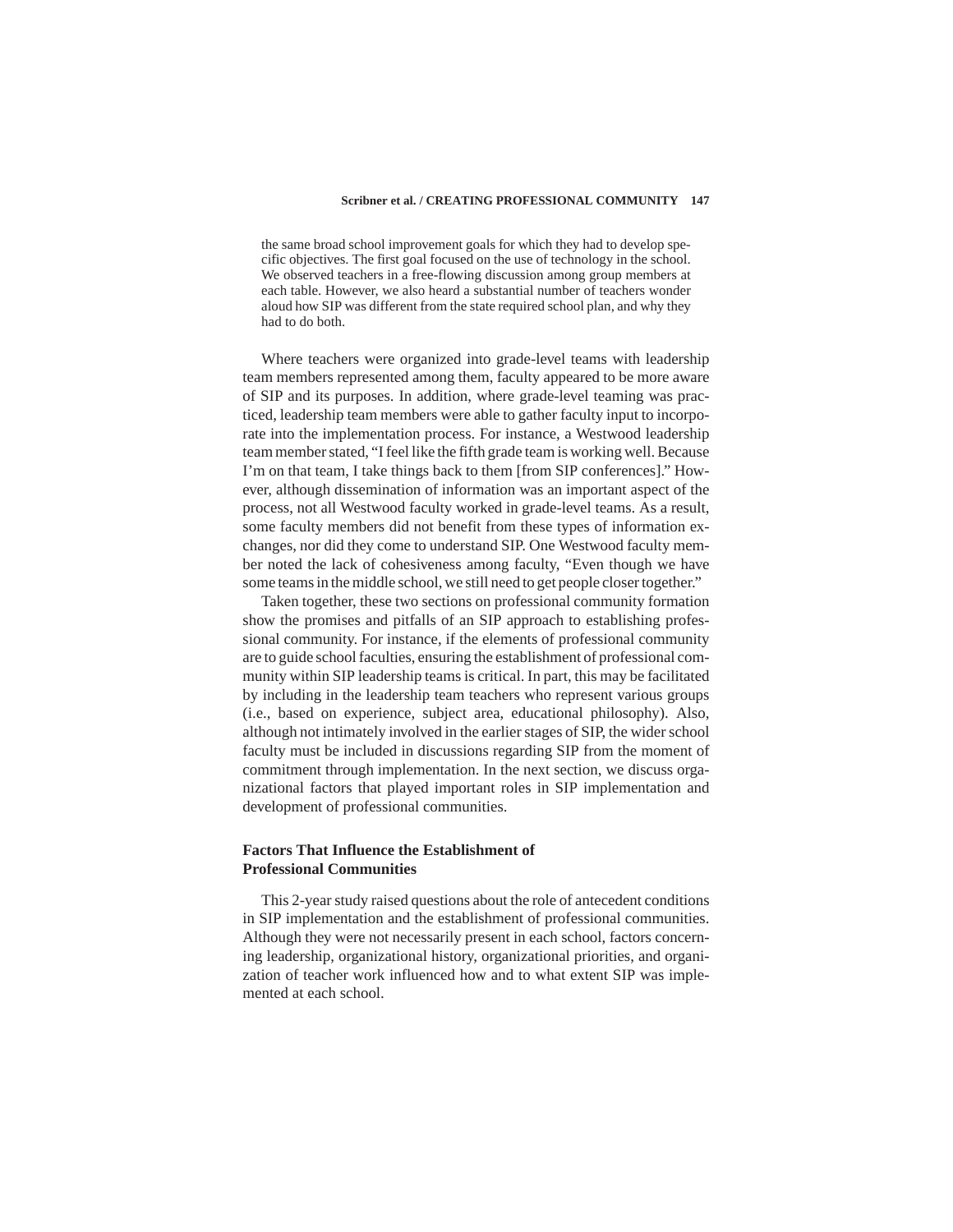# *Principal Leadership*

The principal's approach to leadership influenced the extent to which professional communities were established. In each of the schools, data revealed how leadership actions either facilitated or impeded the establishment of professional communities through SIP. These styles, observed by us and/or perceived by the participants, influenced the manner and extent to which faculty engaged in SIP.

Data suggest that the new Northridge principal's attempts to build trust among the school's professional staff was an important factor in creating a shared sense of purpose among the leadership team *and* faculty. The principal's espoused philosophy of leadership was to develop a foundation of mutual trust. His views on leadership included the following:

Before I started [at the school] I spent last August in the building [listening to staff]. Then I hired several teachers, and the teachers I hired knew what I thought, and I knew how they thought. But there were some old timers, and I really tried to listen to them, to what they thought. I tried to listen to what was good and what was bad. I set down the administrative needs and played out the issues and then together we attempted to develop strategies and implement them. If they don't work we'll do something else.

Based on teacher comments, the Northridge principal put his espoused values into practice. Although new to the school, the principal's ability to quickly build trust between himself and the faculty was reflected in his support for SIP—a process that began before he arrived. A leadership team member described why she believed the principal's trust in faculty ability to lead the project was successful:

A lot of [the success] has to do with principal involvement and involvement of strong faculty members. . . . So when your colleagues are [leading the process], for no other reason than friendship and respect, you show up. The key is to take it out of the principal's hands. This principal is the support factor, the person backing the project. He gives the teachers time, but any effective program I have seen—and I've been a teacher for years—has more weight coming from faculty. So the project, since it is faculty based, has a big strength.

The faculty's trust in the principal grew out of the principal's commitment to both teachers and students, as this teacher noted:

We have had administrators so busy working on their upper degrees, they are off taking classes at night, having someone cover. This principal still lives quite a distance away, he has a family, and I don't know how he juggles it. But he is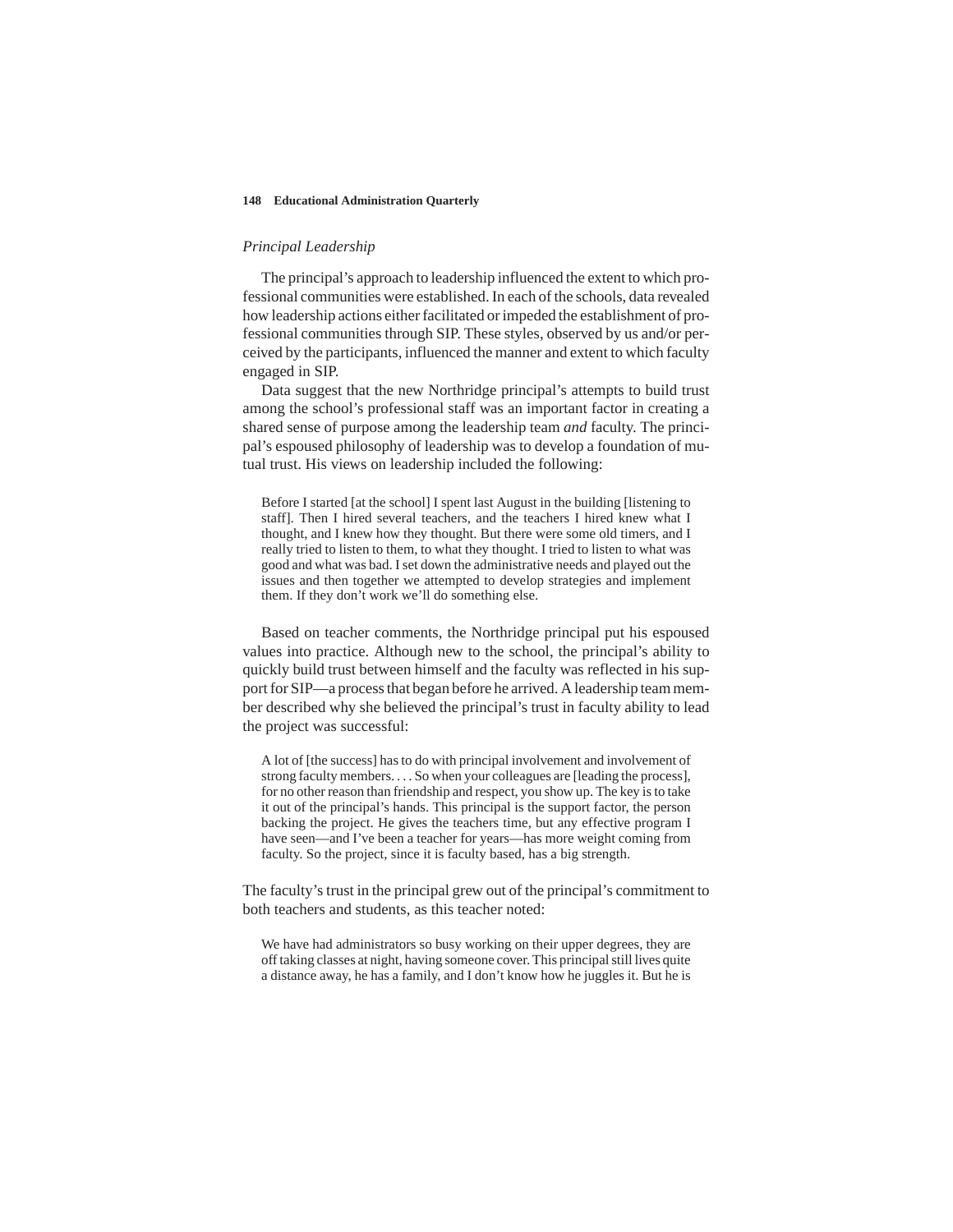here and the kids see him here, the teachers see him here, he puts in the time. He comes to all the events, and he's around.

The Cedarbrook experience offers another example of the influence of a principal's leadership style on professional community. This principal's approach to SIP was to abdicate responsibility to a group of teacher leaders. He explained,

I have not been the number one leader in SIP simply because of who I am and where I've been. I've had lots of ideas and as long as they're mine, that's who has to implement them. To make anything successful teachers have to buy-in. It can't be a hard sell. So, that's what I've come to. I don't care if it's just two or three small things, as far as unity and team building I want it to be theirs and I want it to be successful.

Unlike Northridge's principal, who supported SIP from the background, the Cedarbrook principal took a hands-off approach that negatively affected SIP implementation. Although the teachers on the leadership team worked diligently to formulate their ideas of how the process might work in their school and to bring the entire faculty "up to speed," the principal did not create norms, either through words or deeds, that suggested the importance of continuous professional learning, collaboration, and change. Thus, the reluctance of the principal to use his position as a bully pulpit to engender support for SIP constrained the ability of the process to move forward.

Westwood provided an example of different leadership issues, that of encouraging single-loop learning. Schein (1992) and others (e.g., Argyris & Schön, 1978) differentiate between espoused values and theories-in-use. The Westwood principal viewed his faculty as willing to change and take on challenges. Although observations confirmed that the principal treated staff professionally and maintained a cordial and professional climate, data suggested that actual values and norms were not aligned with espoused views. An excerpt from our fieldnotes describes this:

It was clear that [the principal] valued the Westwood faculty and always talked about them in glowing terms. He described them in ways that suggested the faculty had a "take charge" attitude. [The principal's] language is also empowering, but so far evidence suggests that his teachers are just that.... *his* teachers. He speaks a lot in the first person, "I did this," "I asked my teachers to do that." He leads SIP faculty meetings with little leadership team participation. It appears that ideas flow from [the principal] down to the teachers in this school. He chooses the direction, and he has a cadre of teachers upon whom he can rely to implement his ideas.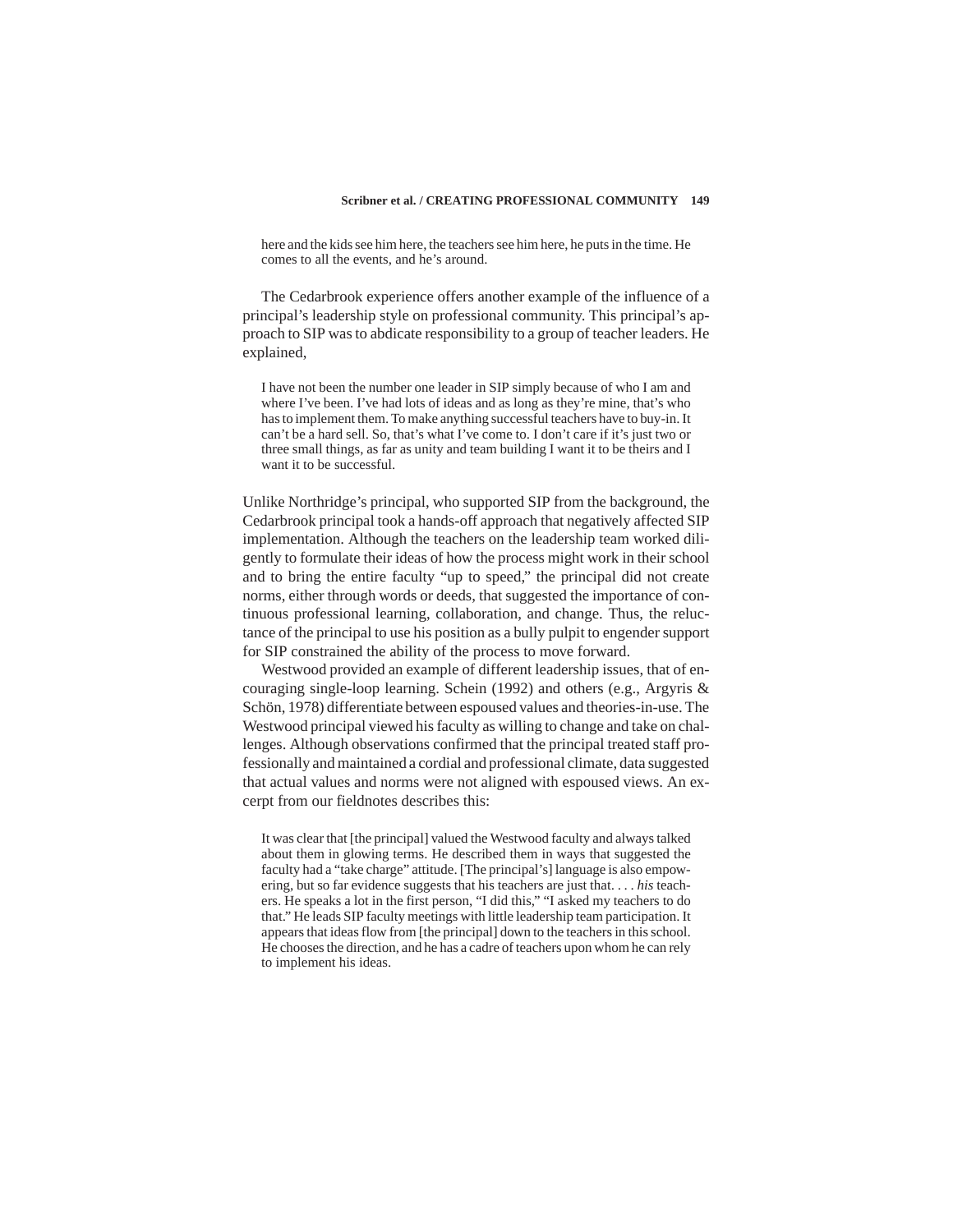Ironically, what made change difficult in this school was the belief that the professional staff was already at the cutting edge of their field. For example, the principal appointed the same core group of teachers to his most important committees: the principal advisory committee and the leadership team. Whereas the principal knew he could rely on these able professionals, his reliance on them did not strengthen the overall faculty's commitment to such programs as SIP, and it distanced most faculty from critical school decisions.

# *Organizational History*

The stories and myths passed on to organizational members over time represent one vehicle in which the culture of organizations is carried (Schein, 1992). In two of the schools, teachers and principals described stories that had persisted over time and had defined their roles as professionals, guided peer interactions, and set the tone for administrator-faculty relations. These stories influenced the manner and extent to which SIP was implemented and professional community was developed in the two settings.

At Northridge, the recent creation of the middle school challenged efforts to inculcate norms of professional community. In spite of a merger of sixth, seventh, and eighth grades into a middle school 2 years earlier, sixth grade teachers have continued to embrace a close-knit elementary school culture whereas seventh and eighth grade teachers have remained aligned with a high school model (i.e., working in isolation from their peers and identifying most strongly with their departmental areas). The formation of other communities as a result of recent staff turnover and the hiring of new, less experienced teachers further complicated this tension by creating even more "communities." One novice teacher provided his perspective:

Question: Where do you see community existing in your school?

Response: Young teachers, veteran teachers.

Question: There are two communities in operation?

Response: Yes.

Question: Where, if any, are the bridges between the two?

- Response: There may be bridges now because they just hired some new teachers that were inserted into the older teams, so there is kind of a bridge. But that bridge has barriers. You know, "he's with us, she's with us." Then there are people like myself who really have no identity. I belong to my grade-level team, but I interact with other teams. I am not scared to do so. There are other teams that will say we've done that, it just doesn't work. Well, I ask, "why?"
- Question: So you see that maybe identities formulate around the teams, but not around the school?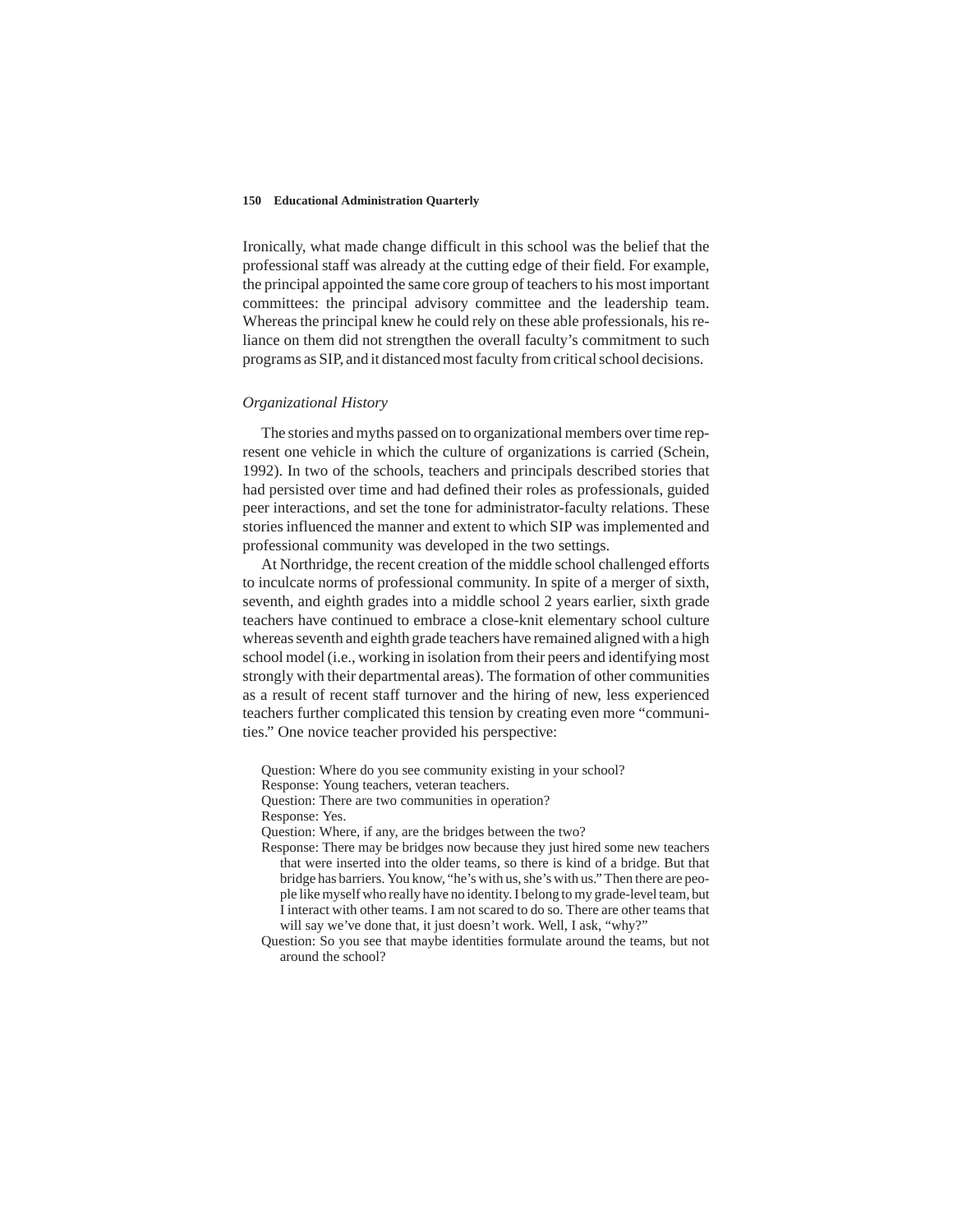Response: No, I see them around the teams, but only when the teams are together. Once the teams break up, they go back to their two separate groups, young and veterans. It's evident, when we sit at faculty meetings. Younger teachers flock together. . . . it is a pet peeve of mine. That is what I see, the two communities, young versus veterans, and until you've been here 5 years and have your tenure, shut up, do your work.

However, at Northridge what could have turned into divisive turf battles between communities within the school, instead added a powerful dimension to SIP as groups with different perspectives, experiences, and values were able to forge a new set of organizational values and beliefs through reflective dialogue and collaboration.

At Cedarbrook, the principal described how the manner of his appointment as middle school principal years earlier had continued to influence his ability to lead:

Several years ago we had three principals in the district—the high school, the middle school, the elementary school. I was the high school principal. The superintendent at that time chose to cut the budget—and it needed to be. So there was a middle school principal with less tenure than anybody else who was let go. And the teachers were angry. At that point I picked up the middle school. The previous principal had some pretty good relationships with some of the people that are still in the middle school. So it's been a difficult time getting the teachers together as a team.

According to the Cedarbrook principal, the lack of faculty trust in leadership stemmed from this occurrence years ago and has continued to make difficult the establishment of an environment conducive to collaboration, reflective dialogue, and a focus on student learning—critical elements of professional community. The need for a trusted leader was one of the reasons the principal had decided to retire.

# *Organizational Priorities*

Setting priorities for securing and allocating scarce resources (e.g., time, funding, and personnel) with which to implement SIP was a constant challenge for principals and leadership teams. In addition to these implementation costs, the initial fee (\$3,000) to join SIP became a major point of contention. The competition for these scarce resources played out at the school and district levels.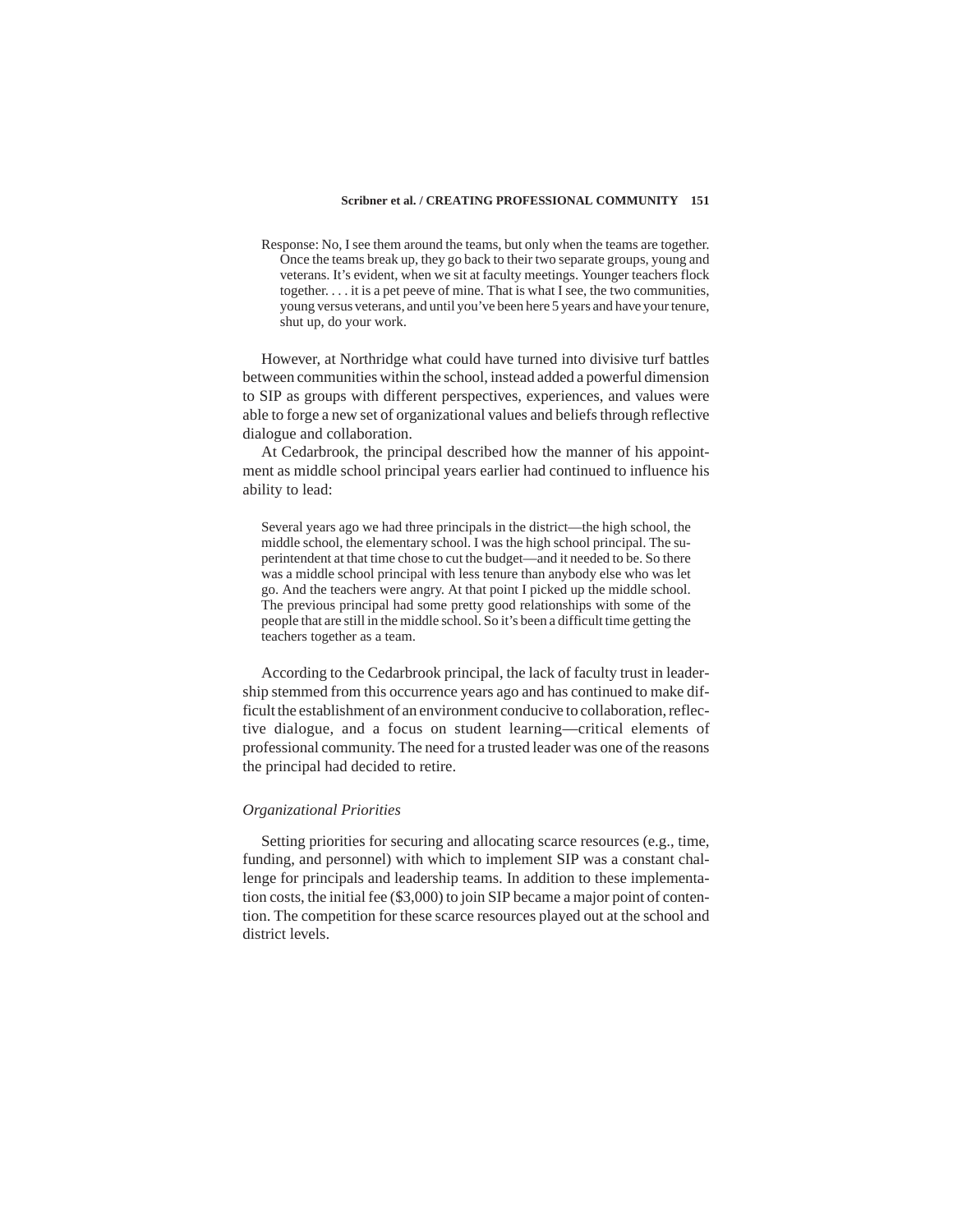The tension between district visions and school-level reform efforts played out clearly at Northridge, where vying for scarce resources placed the project in jeopardy. At the district and school level, stakeholders of other programs and processes saw SIP as competition. For instance, during one of our observations of an SIP faculty meeting, leadership team members had to defend the importance and validity of the process to the district's assistant superintendent, who was concerned about using a significant portion of professional development monies for the process. Although the district did not discontinue support for SIP, the message to produce measurable results quickly was clear. A Northridge faculty member who serves on the district's professional development committee reflected the pressure to produce tangible results in the short term:

[The leadership team] spent a year doing groundwork. And we've spent a lot of time working on a vision statement and goals. But now it's time to move this out of the talking stage into some action stage. There has to be a point where you stop talking and you start doing. If you're not careful our [leadership] team can talk you to death. They can take an issue, which is very minor, and spend hours debating it. That's fine if you've got gobs and gobs of time....I think the faculty is focused . . . they've got their goals in mind. Now I think it's time to get some results. . . . Let me see where we're going by the end of this year.

#### She continued,

We've had to justify [SIP] quite a bit to [the district administrator]. He said, "we could have taken that \$3,000 and divided it among the faculty for instructional supplies. That's a lot of money in our school district. So at the end of the year, show me what you've done." We need to show him that we've done more than talk. We've talked for a year and a half. That's pretty hard-nosed, but it's reality.

The direct and indirect competition for resources like those described above played important roles in shaping SIP. The two instances described provide examples of how existing priorities and norms of efficiency can define the parameters of professional dialogue in the name of short-term, measurable results. Although this is not necessarily at odds with elements requisite to professional communities (i.e., elements such as reflective dialogue and collaboration), these priorities can define organizational ground rules that focus, and in some cases, limit professional action.

At the school level, the struggle manifested itself most clearly at Westwood. Concurrent with SIP implementation, Westwood was undergoing a multiyear and comprehensive state accountability review process, a piece of which required the development of a school improvement plan. To cope with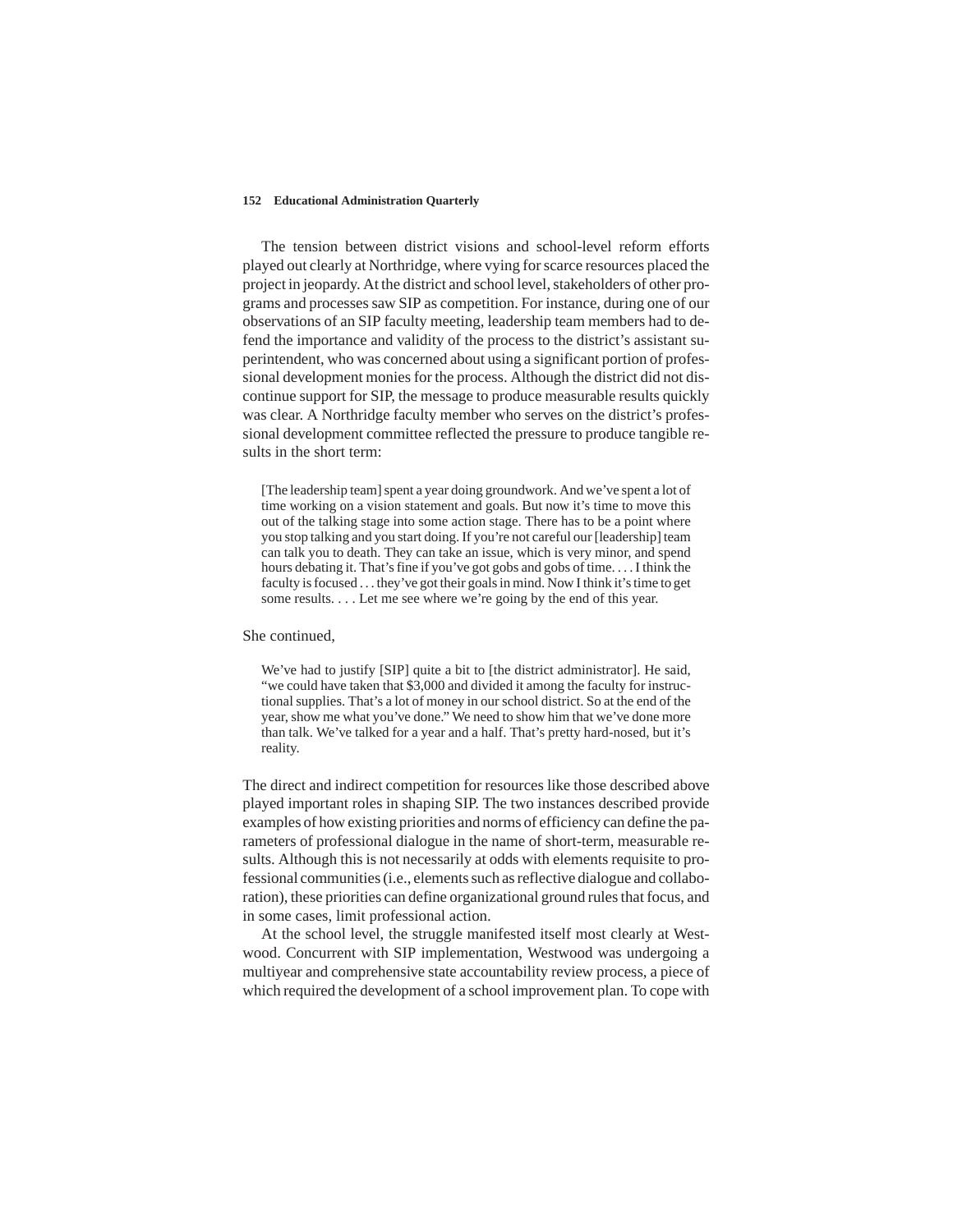the demands of externally and internally imposed school improvement activities, the Westwood principal chose to "piggy back" SIP onto the state requirement. An excerpt from our fieldnotes corroborated this "kill two birds with one stone" strategy:

Another issue to explore is how SIP, at times, gets co-opted by other school programs or initiatives. For example, at Westwood SIP is primarily confined to inservice slots a couple of times a year. It maintains a sideline status to competing issues that are seen as higher priority such as [the state required school and district plans]. At our last site visit to Westwood we observed the faculty working diligently on further establishing a school improvement action plan according to the component areas. However, we also noticed the lack of reflection on the part of some teachers as they literally cut and pasted excerpts from the school and district plans into SIP binders. This type of perfunctory approach to school improvement threatens SIP viability.

### *Organization of Teacher Work*

The manner in which organizations structure the time and space of the work environment can provide useful clues regarding underlying organizational assumptions (Schein, 1992). Each of the schools relied on traditional, formal faculty meetings to inform teachers of SIP and its goals and objectives. What made SIP implementation more effective at Northridge and, to a degree, Westwood was the use of teacher time during the school day that supported professional learning. At both schools, at least some teachers worked in grade-level teams. Where teachers worked in teams, information about SIP was disseminated more freely, even when SIP was not the purpose of the meeting. As a Westwood teacher stated, "It seems that the team concept of the middle school has helped [improve communication] because while each team has it's own way of doing things we are still on the same page." Thus, the knowledge dissemination through teams made formal faculty meetings and in-services more productive because teachers were more aware of the project.

On the other hand, Cedarbrook teachers described their work lives as typically isolated and uncontrollably frenetic. In this small school of 26 faculty, the lack of formal planning and teaming time for teachers relegated SIP to a footnote in teachers' days. Already wearing "many hats" out of a sense of professional responsibility and the demands created by a small staff, these teachers could not commit the energy needed to implement SIP effectively. The experiences recounted by two of Cedarbrook's leadership team members reflect the impossibility of trying to implement something as extensive as SIP through infrequent staff meetings. One stated,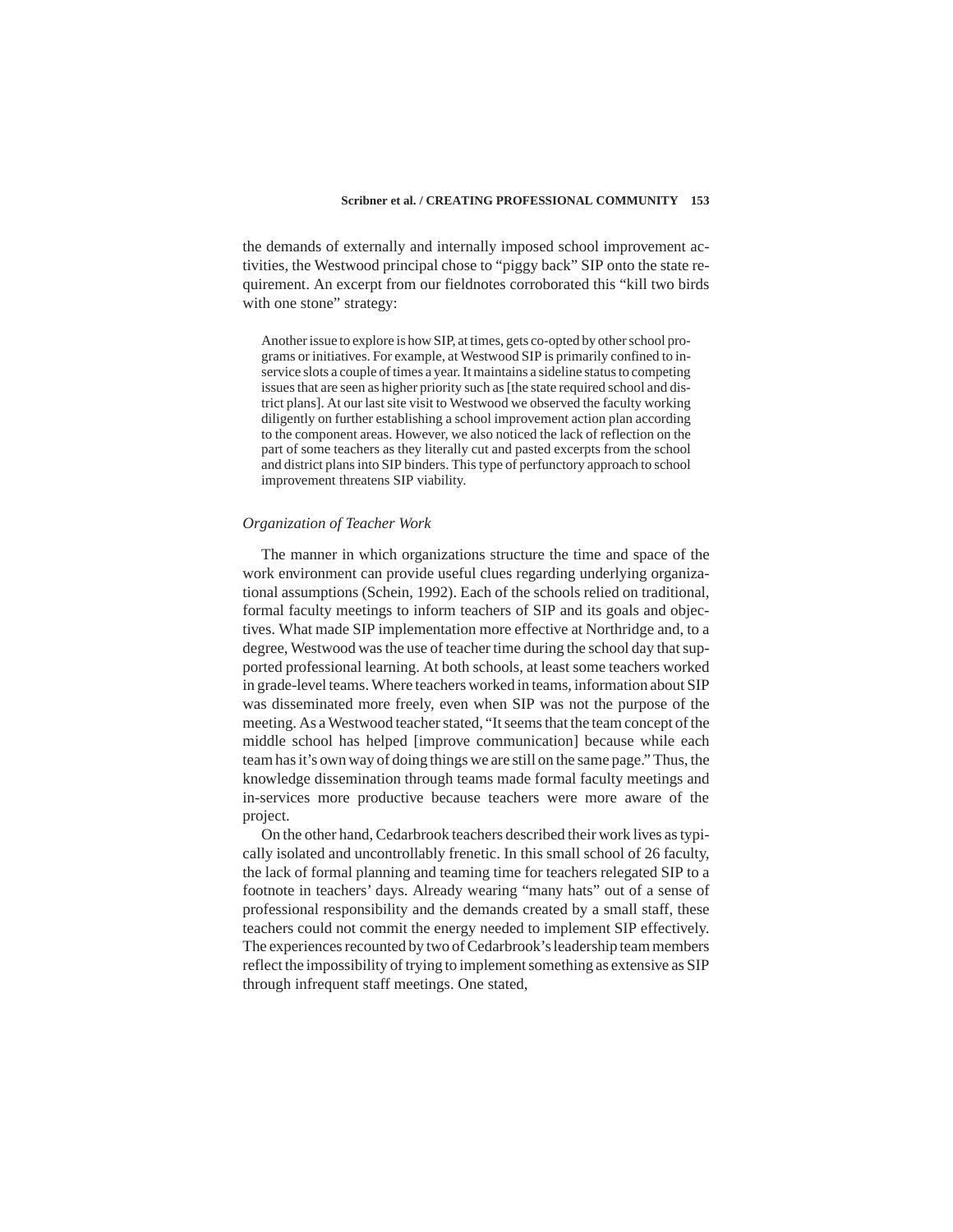We wanted to pull [the faculty] together and have a meeting after school on various research outcomes, articles in professional journals, things like that. And we only had one or two people show up because it got busy and we didn't want to make it mandatory. But when you make it voluntary, everybody's busy and it's been hard to hold [a meeting].

Another Cedarbrook leadership team teacher described how time affects SIP:

The [SIP] process is great. I think it works. I think we need to meet with the faculty more often than we have. I think that's where the breakdown is.... [The process] helps people to focus on what it is they are actually trying to accomplish. Unfortunately, due to time and space, we break down in our communication between the team and the entire faculty.

As the above examples illustrate, certain organizational factors, idiosyncratic to each school, either facilitated or impeded SIP implementation and progress toward professional community. Several issues influenced the degree to which professional community was (or will be) achieved: (a) principal's leadership style and approach to school level change, (b) past events and occurrences remembered and passed on to new organizational members, (c) politics of allocating scarce resources, and (d) the persistent bureaucratic organization of schools. These issues form a serious dilemma when they surface as impediments reflecting school cultures that are incongruent with professional community. We explore this dilemma and other issues in the conclusion.

# **CONCLUSIONS**

At the outset of this article, we described a continuum with community (or more specifically, professional community) and bureaucratic organizations at either extreme. Schools as formal organizations experience the tension between a professional community ethic of caring for students, critical reflection, and collaboration on the one hand, and the bureaucratic necessities of hierarchy, accountability, rationality, and control (Meltzoff, 1994; Minar & Greer, 1969), on the other. As more and more schools use the metaphor of professional community to guide practice, professionals in those schools will have to negotiate these tensions. Such educators will also need to locate a balance that provides sufficient communal characteristics while attending to bureaucratic imperatives in ways supportive of continuous and reflective professional learning that has the best interests of students in mind. These three cases illustrate the promises and pitfalls of trying to move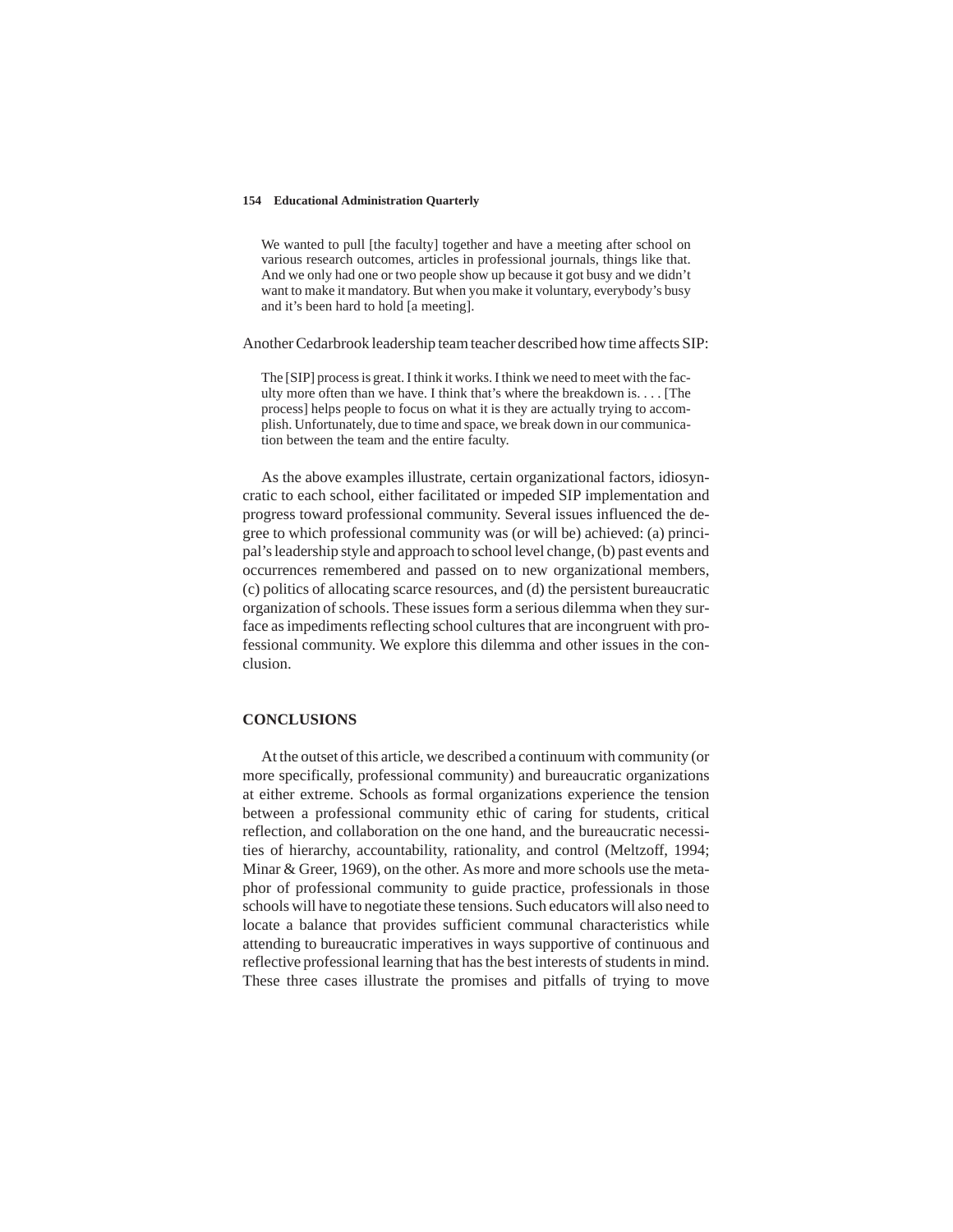schools toward the professional community end of the continuum. The lens of organizational culture is useful in illuminating exactly how SIP may (or may not) have nudged these schools toward professional community.

We defined organizational culture as those facets of organizations that reflect the underlying assumptions guiding decisions, behaviors, and beliefs within organizations (Schein, 1992). Professional community, defined by a particular set of shared norms and values, focus on student learning, reflective dialogue, deprivatization of practice, and collaboration, represents a specific kind of organizational culture. We also defined double-loop learning as a process that examines the underlying assumptions and leads, not only to the acquisition and integration of new knowledge, but to the effective use and dissemination of professional knowledge. Thus, we argue that organizational learning (i.e., double-loop learning) can, and should, occur anywhere on the professional community-bureaucracy continuum. Indeed, if professional communities are to continuously learn in productive ways, double-loop learning is invaluable.

As our findings suggested, Northridge demonstrated significant changes in the underlying assumptions that guided professional practice and led to the beginnings of a cycle of double-loop learning. We find the most evident changes in the relationships between various factions or communitieswithin-communities (Brown & Duguid, 1995) at this school. Prior to SIP various communities-within-communities, such as new and experienced teachers, academic and exploratory teachers, sixth grade (i.e., elementary) and seventh and eighth grade (i.e., junior high) teachers, worked in isolation from each other. However, a combination of SIP's reliance on leadership teams and a past principal's decision to encourage participation from members of various teacher groups within the school created an environment in which differing views on teaching, learning, and change were acknowledged. By legitimating these diverse views, the members of the leadership team were able to meaningfully address the underlying assumptions guiding the school in general as well as its communities-within-communities. Thus, this reflective dialogue among group members focused on deep-seated values and beliefs, led to hard fought consensus that the leadership team could present and defend to the entire school faculty. Furthermore, the unified front of a diverse group of leadership team members did not go unrecognized by the faculty who, while cautious, engaged in the change process with uncharacteristic enthusiasm.

The ability of the Northridge leadership team to examine the assumptions that guided each member's practice and to then broaden that reflective dialogue to the entire faculty was evidence that double-loop learning strategies were beginning to take place. In addition, Northridge was able to move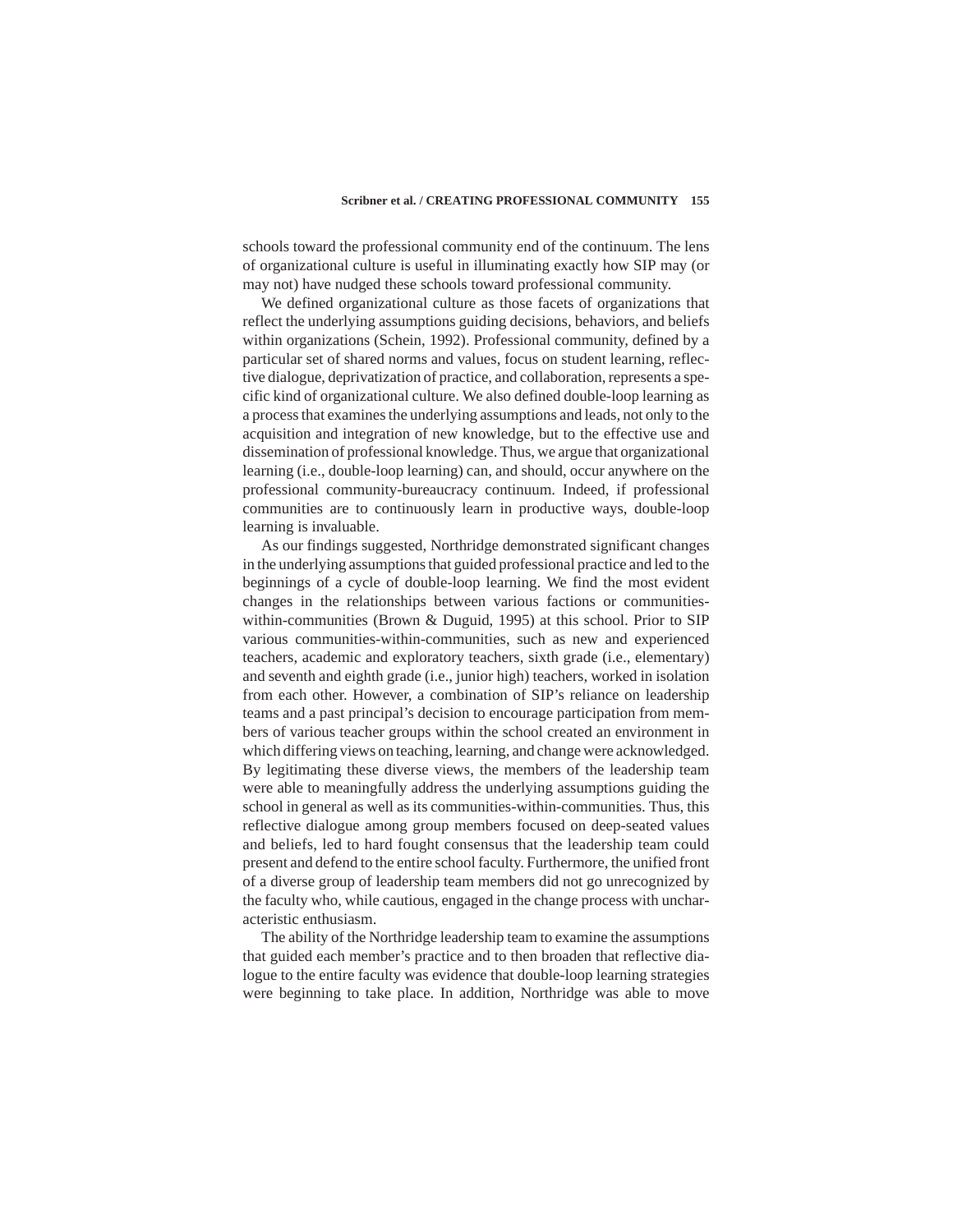beyond an awareness of a need for change and into the action realm, where creative solutions to problems constraining school improvement and alternative professional practices became the focus of faculty dialogue. Northridge began to demonstrate evidence of interconnectedness with peers and interest in critical inquiry, two fundamental components of professional learning communities and learning organizations.

Conversely, Cedarbrook and Westwood did not show the same clear signs of movement toward professional communities capable of engaging in double-loop learning. However, 2 years may not be long enough to detect the influence that SIP has had (or will have) on each school's culture. At Cedarbrook, SIP effectiveness in influencing school culture was impeded by several factors, including leadership style of the principal and the organization of teacher work. As a result, change was, at best, slight and limited to the leadership team. SIP's influence on the leadership team was primarily manifested in the deprivatization of team member practice. In addition, because of lack of principal leadership in the form of administrative, moral, and political support, the leadership team was unable to approach school faculty in ways that might have influenced school culture. Unfortunately, these factors not only made the formation of professional community unlikely, but also confined professional learning to individual professional endeavors in an inhospitable professional learning environment.

Like Cedarbrook, Westwood showed little movement toward professional community. However, after 2 years of interacting and sharing experiences with 27 other leadership teams at SIP conferences, the insulated perception of high standards and achievement at Westwood began to be challenged. By the end of their 2-year SIP experience, the tone of the Westwood leadership team's discussions had begun to change, reflecting an acknowledgment that the single-loop learning approaches they had relied on in the past were inadequate for the challenges they currently faced. In fact, at the leadership team level, both Cedarbrook and Westwood had begun to exhibit a newfound professional ethic of inquiry as a result of their participation in SIP. However, unlike Northridge, Westwood did not display behaviors or actions indicative of double-loop learning. Instead, the Westwood faculty displayed clear signs of single-loop learning as they avoided thorough and critical analysis of the norms, values, and beliefs that guided present practice.

We end our discussion of professional community with several observations. First, professional community was defined according to five elements that foster work environments where participants are constantly learning and critically reflective; professional community is strengthened when the communities-within-communities are acknowledged, legitimized, and brought into the fold of professional community in meaningful ways. Given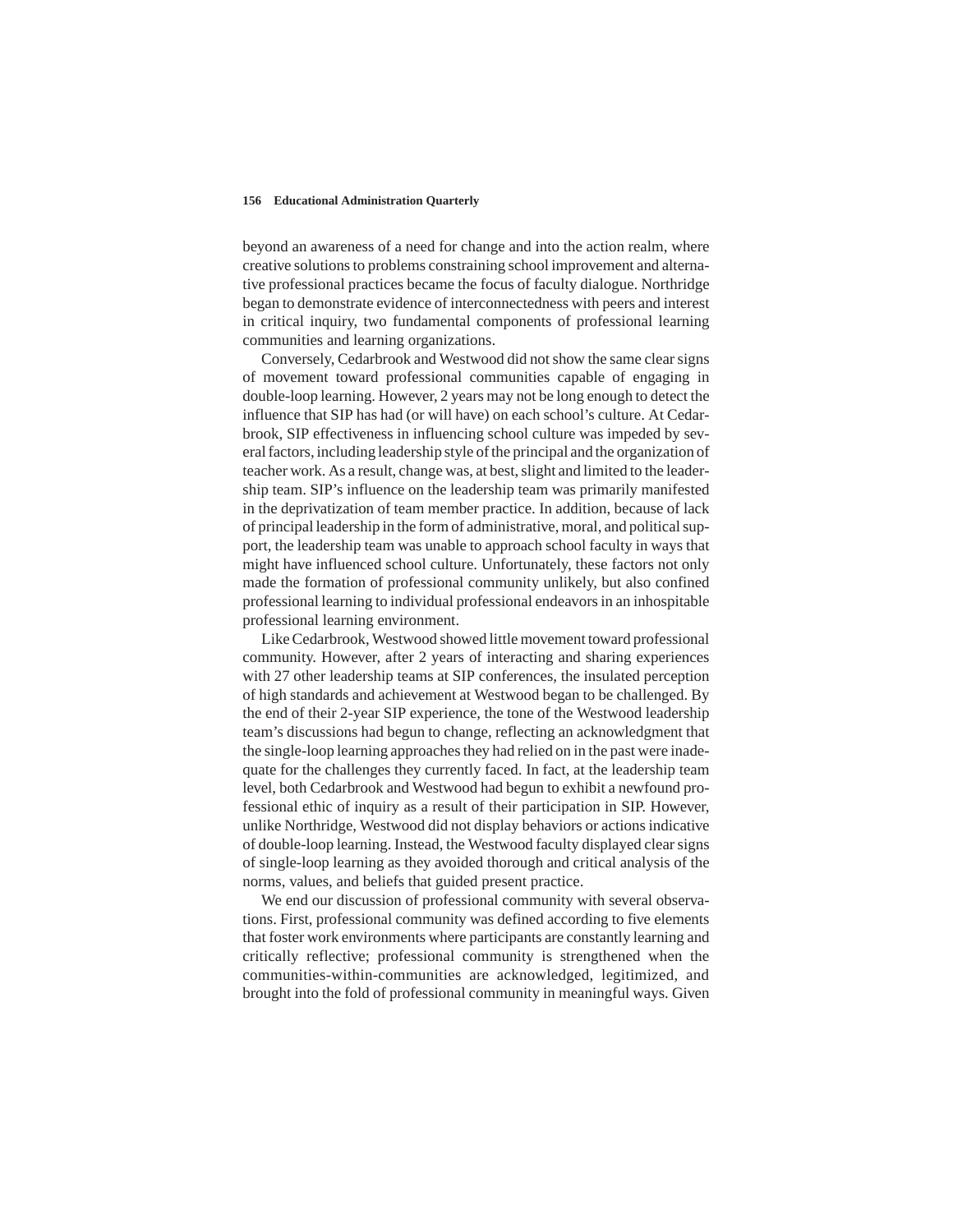that professionals have differing views grounded in different career experiences, embracing these diverse views is a fundamental first step toward establishing professional communities. As Brown and Duguid (1995) discuss, communities—even professional ones—are not inherently, nor are they continuously, innovative. Innovation, rather, is the product of the creative, and at times conflictive, tension that occurs at the confluence of communitieswithin-communities.

Second, this collective case study was, more than anything, a lesson in the difficulty of forming professional community. However, through this longterm examination of professional community formation, it was evident that SIP can provide the organizational architecture—that is, "the ways communities are linked together" (Brown & Duguid, 1995, p. 78)—that leads to reflective dialogue and collaboration among professionals within and among schools and eventually double-loop learning. However, our optimism is guarded as we also acknowledge the dilemma posed by existing organizational factors, some of which are deeply rooted in the bureaucratic traditions of schools. After months of data collection and analysis, the question remains, Where cultural changes occurred that reflected the formation of professional community, was it SIP that made the difference, or did the preexisting conditions allow change to occur?

Third, an important implication of this study is the need to understand those factors or characteristics that define a school's place on the professional community-bureaucracy continuum. For example, probably the most important facilitating or impeding factor discussed was the role of the principal. Although all principals felt the utmost respect for their faculty and concern for student well-being and achievement, their leadership styles played critical roles in the degree of professional community achieved. Thus, a better understanding of antecedent conditions, as well as intervening actions that lay the groundwork for establishing professional community, can create the conditions conducive to its formation.

Finally, as this study shows, SIP provides the organizational architecture that supports (a) the premises of professional community and (b) a process for double-loop learning. Because the elements that define professional community and the principals of double-loop learning are inextricably intertwined, we propose a new label to describe the desired outcome: professional learning community. Thus, the principles of double-loop learning can guide us in establishing professional learning communities. In turn, these professional learning communities can serve as a foundation for developing schoolwide communities that maintain a focus on student learning, the fundamental purpose of schools.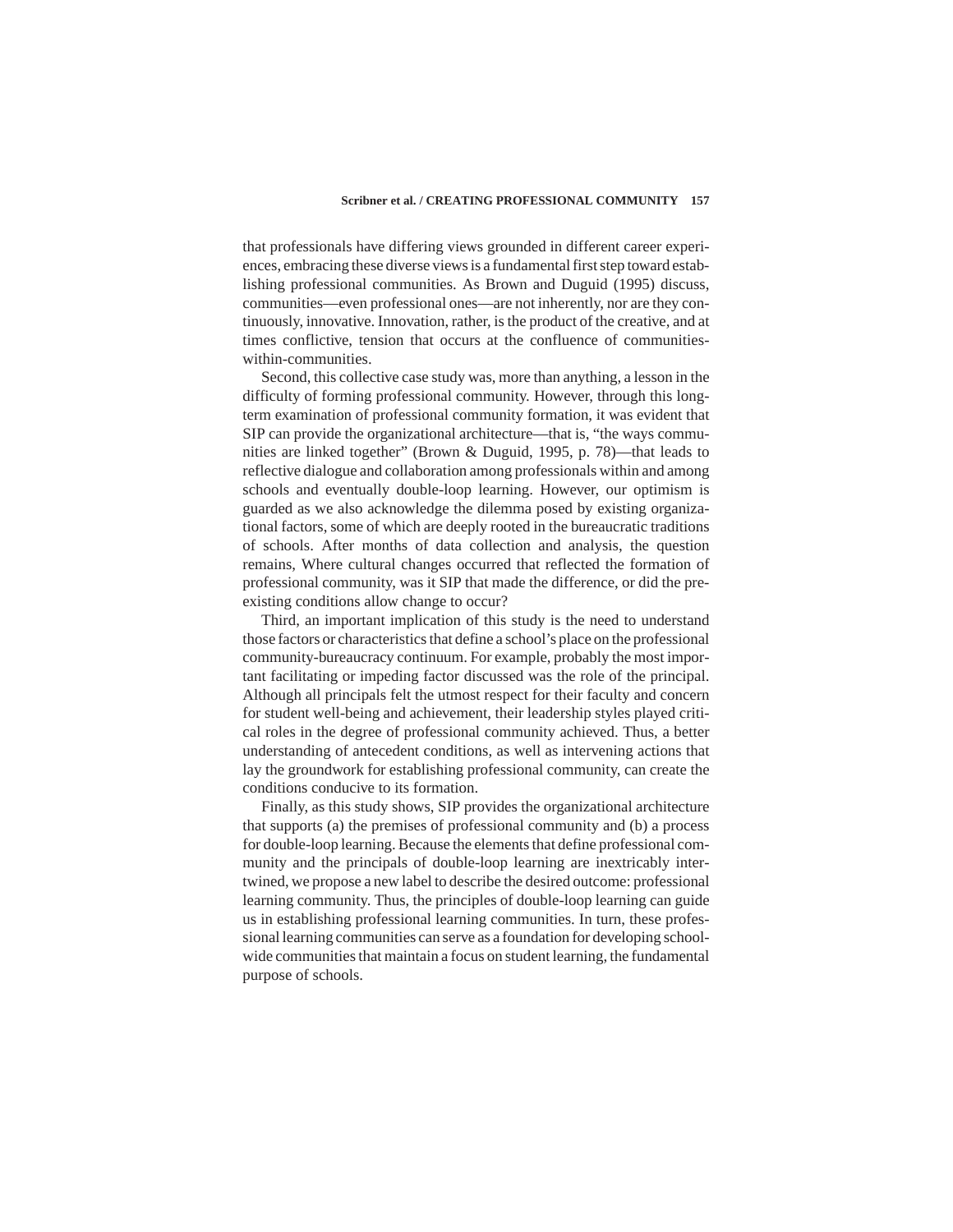### **REFERENCES**

- Argyris, C., & Schön, D. (1978). *Organizational learning: A theory of action perspective*. Reading, MA: Addison-Wesley.
- Bellah, R. N., Madsen, R., Sullivan, W. M., Swidler, A., & Tipton, S. M. (1985). *Habits of the heart: Individualism and commitment in American life*. Berkeley: University of California Press.
- Bogdan, R. C., & Biklen, S. K. (1998). *Qualitative research for education: An introduction to theory and methods*. Boston: Allyn & Bacon.
- Brown, J. S., & Duguid, P. (1995). Organizational learning and communities-of-practice: Toward a unified view of working, learning, and innovation. In M. D. Cohen & L. S. Sproull (Eds.), *Organizational learning* (pp. 58-82). Thousand Oaks, CA: Sage.
- Capper, C. A. (1993). Rural community influences on effective school practices. *Journal of Educational Administration*, *31*(3), 20-38.
- Cuban, L. (1983). Effective schools: A friendly but cautionary note. *Phi Delta Kappan*, *64*(10), 695-696.
- Darling-Hammond, L., & McLaughlin, M. W. (1995, April). Policies that support professional development in an era of reform. *Phi Delta Kappan*, pp. 597-604.
- Fullan, M. (1995). The limits and potential of professional development. In T. R. Guskey & M. Huberman (Eds.), *Professional development in education* (pp. 253-267). New York: Teachers College Press.
- Furman, G. C. (1994, October). *Schools in community: Implications of a sociological framework*. Paper presented at the Annual Meeting of the University Council for Educational Administration, Philadelphia, PA.
- Furman, G. C. (1998). Postmodernism and community in schools: Unraveling the paradox. *Educational Administration Quarterly*, *34*(3), 298-328.
- Garvin, D. A. (1993, July/August). Building a learning organization. *Harvard Business Review*, pp. 78-91.
- Gergen, K. J., & Gergen, M. M. (1991). Toward reflexive methodologies. In F. Steir (Ed.), *Research and reflexivity* (pp. 76-95). Newbury Park, CA: Sage.
- Glaser, B. G., & Strauss, A. L. (1967). *The discovery of grounded theory: Strategies for qualitative research*. Chicago: Aldine.
- Glesne, C., & Peshkin, A. (1992). *Becoming qualitative researchers: An introduction*. White Plains, NY: Longman.
- Guba, E. G., & Lincoln, Y. S. (1989).*Fourth generation evaluation*. Newbury Park, CA: Sage.
- Hedberg, B. (1981). How organizations learn and unlearn. In P. C. Nystrom & W. H. Starbuck (Eds.), *Handbook of organizational design* (pp. 9-11). New York: Oxford University Press.
- Howley, C. B. (1989). Synthesis of the effects of school and district size: What research says about achievement in small schools and school districts. *Journal of Rural and Small Schools*, *4*(1), 2-12.
- Huber, G. (1991). Organizational learning: The contributing processes and the literatures. *Organization Science*, *1*, 88-115.
- Keefe, J. W., & Howard, E. R. (1997). *Redesigning schools for the new century: A systems approach*. Reston, VA: National Association of Secondary School Principals.
- Levitt, B., & March, J. (1988). Organizational learning. *Annual Review of Sociology*, *14*, 319- 340.
- Lieberman, A. (1990). *Schools as collaborative cultures: Creating the future now*. New York: Falmer.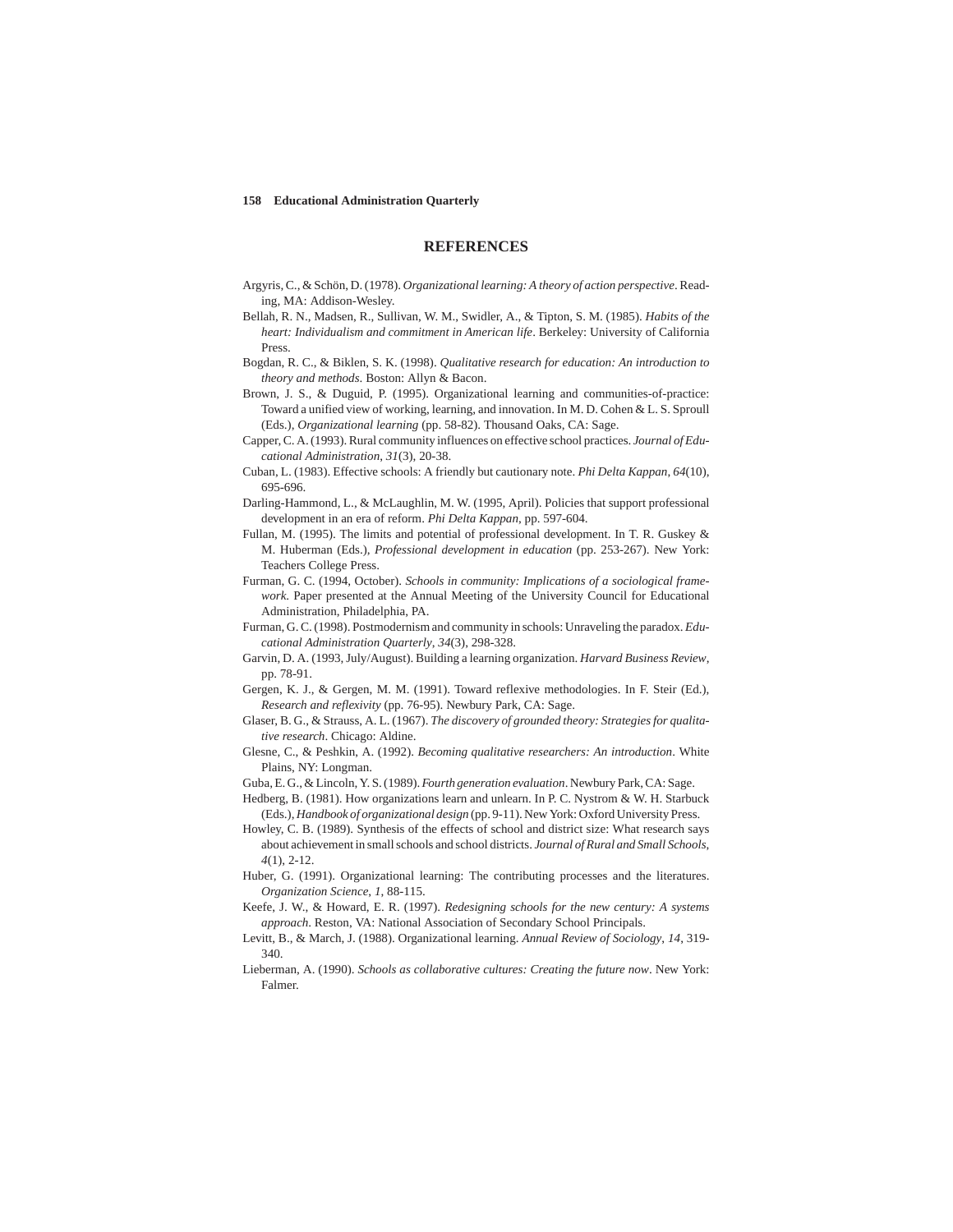- Lieberman, A. (1995a, April). Practices that support teacher development. *Phi Delta Kappan*, pp. 591-596.
- Lieberman, A. (1995b). Restructuring schools: The dynamics of changing practice, structure, and culture. In A. Lieberman (Ed.), *The work of restructuring schools: Building from the ground up* (pp. 1-17). New York: Teachers College Press.
- Lincoln, Y. S., & Guba, E. G. (1985). *Naturalistic inquiry*. Beverly Hills, CA: Sage.
- Little, J. W., & McLaughlin, M. (1993). Introduction: Perspectives on cultures and contexts of teaching. In J. W. Little & M. McLaughlin (Eds.), *Teachers'work: Individuals, colleagues, and contexts* (pp. 1-19). New York: Teachers College Press.
- Louis, K. S., Kruse, S. D., & Marks, H. M. (1996). Schoolwide professional community. In F. M. Newman & Associates (Eds.). *Authentic achievement: Restructuring schools for intellectual quality* (pp. 179-203). San Francisco: Jossey-Bass.
- Louis, K. S., & Marks, H. (1996). *Does professional community affect the classroom? Teachers' work and student experiences in restructuring schools*. Paper presented at the Annual Meeting of the Educational Research Association, New York.
- Louis, K. S., Marks, H. M., & Kruse, S. (1996). Teachers'professional community in restructuring schools. *American Educational Research Journal*, *33*(4), 757-798.
- Lugg, C. A. (1996). Calling for community in a conservative age. *Planning and Changing*, *27*(1/2), 2-14.
- McLaughlin, M. W. (1991). Enabling professional development. In A. Lieberman & L. Miller (Eds.), *Staff development for education in the '90s: New demands, new realities, new perspectives*. New York: Teachers College Press.
- Meltzoff, N. (1994). Relationship, the fourth "R": The development of a classroom community. *The School Community Journal*, *4*(2), 13-26.
- Minar, D. W., & Greer, S. (1969). Human life and social interaction. In D. W. Minar & S. Greer (Eds.), *The concept of community: Readings with interpretations*. Chicago: Aldine.
- Morgan, G. (1997). *Images of organization*. Thousand Oaks, CA: Sage.
- Nevis, E. C., DiBella, A. J., & Gould, J. M. (1995). Understanding organizations as learning systems. *Sloan Management Review, 36*(2), 73-85.
- Oxley, D. (1997). Theory and practice of school communities. *Educational Administration Quarterly*, *33*(Supplement), 624-643.
- Prawat, R. S. (1992, April). From individual differences to learning communities—our changing focus. *Educational Leadership*, *49*, 9-13.
- Prawat, R. S. (1993). The role of the principal in the development of learning communities. *Wingspan: The Pedamorphosis Communiquae*, *9*(2), 7-9.
- Rait, E. (1995). Against the current: Organizational learning in schools. In S. B. Bacharach & B. Mundell (Eds.), *Images of schools: Structures and roles in organizational behavior* (pp. 71-107). Thousand Oaks, CA: Sage.
- Schein, E. H. (1992). *Organizational culture and leadership*. San Francisco: Jossey-Bass.
- Schwandt, T. A. (1994). Constructivist, interpretivist approaches to human inquiry. In N. K. Denzin & Y. S. Lincoln (Eds.), *Handbook of qualitative research* (pp. 118-137). Thousand Oaks, CA: Sage.
- Sergiovanni, T. J. (1994). Organizations or communities? Changing the metaphor changes the theory. *Educational Administration Quarterly*, *30*(2), 214-226.
- Sergiovanni, T. J. (1996). *Leadership for the schoolhouse*. San Francisco: Jossey-Bass.
- Smith, G. (1996). Ties, nets, and an elastic bund: Community in the postmodern city.*Community Development Journal*, *31*(3), 250-259.
- Spradley, J. P. (1980). *Participant observation*. New York: Holt, Rinehart & Winston.